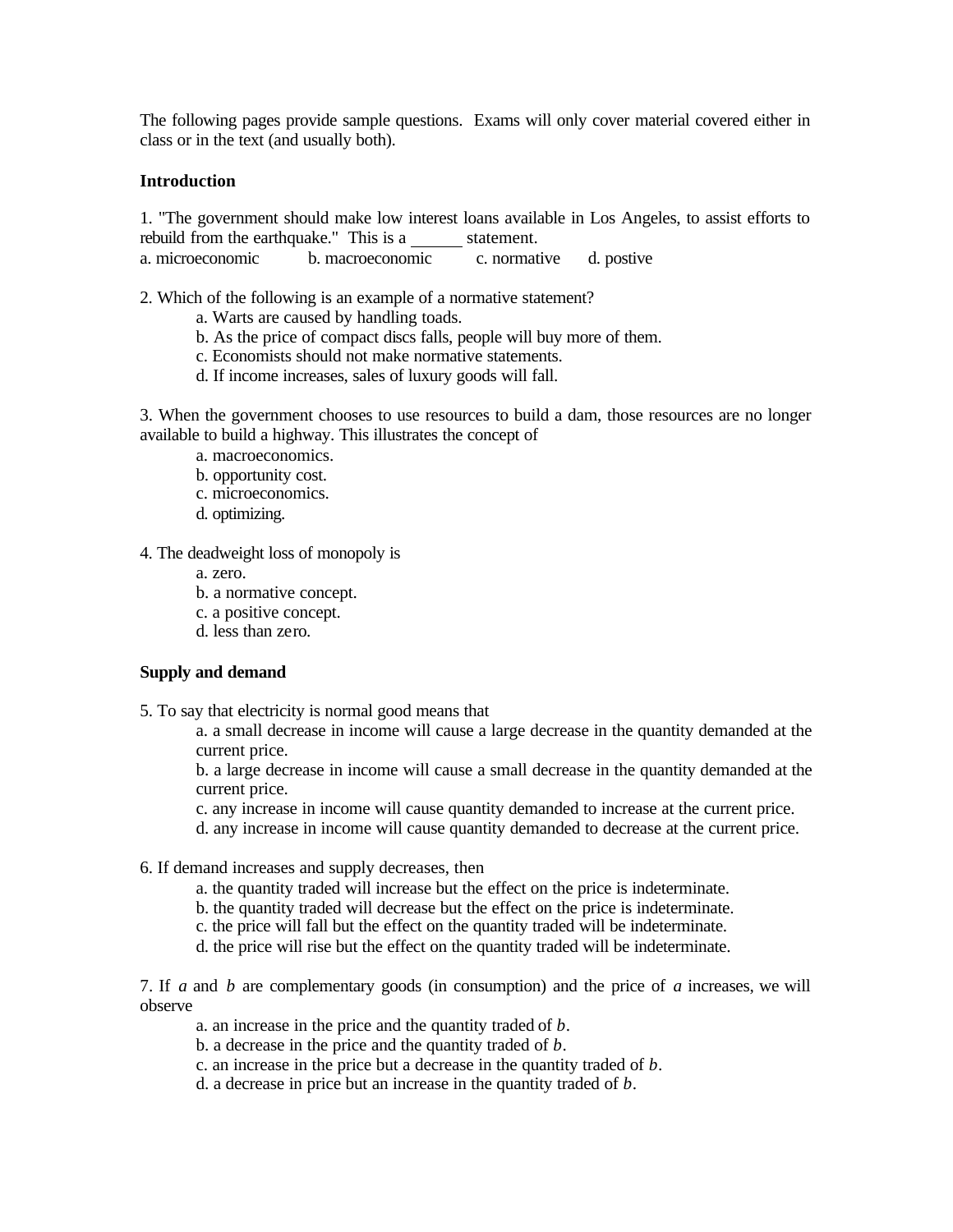- 8. If *a* and *b* are substitutes in production and the price of *a* falls, the supply of *b* will
	- a. increase, and thus the price of *b* will increase.
	- b. increase, and thus the price of *b* will decrease.
	- c. decrease, and thus the price of *b* will decrease.
	- d. decrease, and thus the price of *b* will increase.
- 9. If demand decreases and supply increases, then
	- a. the quantity traded will increase but the effect on the price is indeterminate.
	- b. the quantity traded will decrease but the effect on the price is indeterminate.
	- c. the price will fall but the effect on quantity traded will be indeterminate.
	- d. the price will rise but the effect on quantity traded will be indeterminate.
- 10. Which of the following will cause an increase in the equilibrium price?
	- a. An increase in both demand and supply
	- b. A decrease in both demand and supply
	- c. An increase in demand combined with a decrease in supply
	- d. A decrease in demand combined with an increase in supply

11. Which of the following correctly describes how price adjustment eliminates a surplus?

a. As the price rises, the quantity demanded decreases while the quantity supplied increases.

b. As the price rises, the quantity demanded increases while the quantity supplied decreases.

c. As the price falls, the quantity demanded decreases while the quantity supplied increases.

d. As the price falls, the quantity demanded increases while the quantity supplied decreases.

## 12. An increase in income will

- a. increase the demand for turnips if turnips are inferior goods.
- b. increase the demand for turnips if turnips are normal goods.
- c. increase the supply of turnips.
- d. decrease the supply of turnips.

13. If the production of good *a* is a by-product of the production of good *b*, then an increase in the price of *a* will cause a. an increase in the supply of *a*. a. an increase in the supply of  $a$ .

b. a decrease in the supply of *a*.

- c. an increase in the supply of *b*.
- d. a decrease in the supply of *b*.

14. Labor supply may be backward bending because an increase in the wage may

a. decrease the demand for labor and the demand for leisure.

b. increase the demand for leisure more than the decrease in the opportunity cost of leisure.

c. increase the demand for labor and the supply of leisure.

d. increase the demand for leisure more than the increase in the opportunity cost of leisure.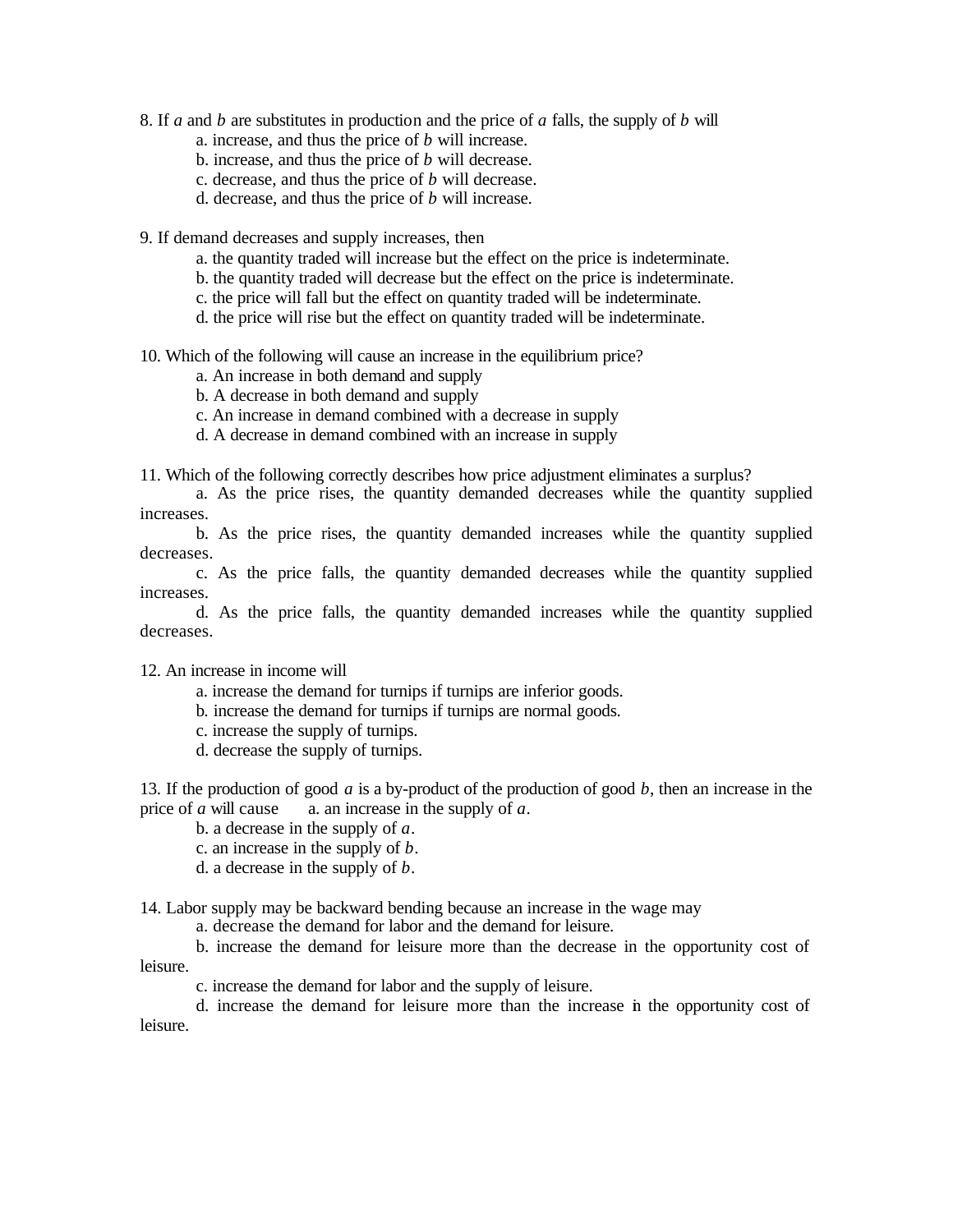15. If the production of good *a* is a by-product of the production of good *b*, then an increase in the price of *a* will cause

a. a decrease in the supply of *a*. b. an increase in the supply of *b*. c. an increase in the supply of *a*. d. a decrease in the supply of *b*.

16. Which of the following correctly describes how price adjustment eliminates a surplus?

a. As the price rises, the quantity demanded increases while the quantity supplied decreases.

b. As the price falls, the quantity demanded decreases while the quantity supplied increases.

c. As the price rises, the quantity demanded decreases while the quantity supplied increases.

d. As the price falls, the quantity demanded increases while the quantity supplied decreases.

17. Silver and gold are complements in supply and substitutes in demand. A new kind of film is developed that has the direct effect of reducing the demand for silver, affecting the gold market on through substitution. The price of gold and the quantity of gold traded .

a. increases, decreases

- b. is indeterminate, decreases
- c. decreases, is indeterminate
- d. decreases, increases

18. Changes in views about animal rights cause many people to quit wearing mink. Which of the following will occur?

- a. The price and quantity traded of mink coats will both decrease.
- b. The supply of mink will decrease.
- c. The price and quantity traded of mink coats will both decrease.
- d. One would need to know the elasticities to predict the effects.

19. Suppose a decrease in the price of peanuts due to an increase in supply occurs, and both the price and quantity traded increase for chicken. Which of the following would explain this observation?

- a. chicken and peanuts are substitutes in supply.
- b. chicken and peanuts are complements in demand.
- c. chicken and peanuts are substitutes in demand.
- d. chicken and peanuts are complements in supply.

20. Suppose the price of a complement in consumption falls and the price of a substitute in production falls. Then

- a. the quantity traded will decrease but the effect on the price is indeterminate.
- b. the price will fall but the effect on the quantity traded will be indeterminate.
- c. the quantity traded will increase but the effect on the price is indeterminate.

d. the price will rise but the effect on the quantity traded will be indeterminate.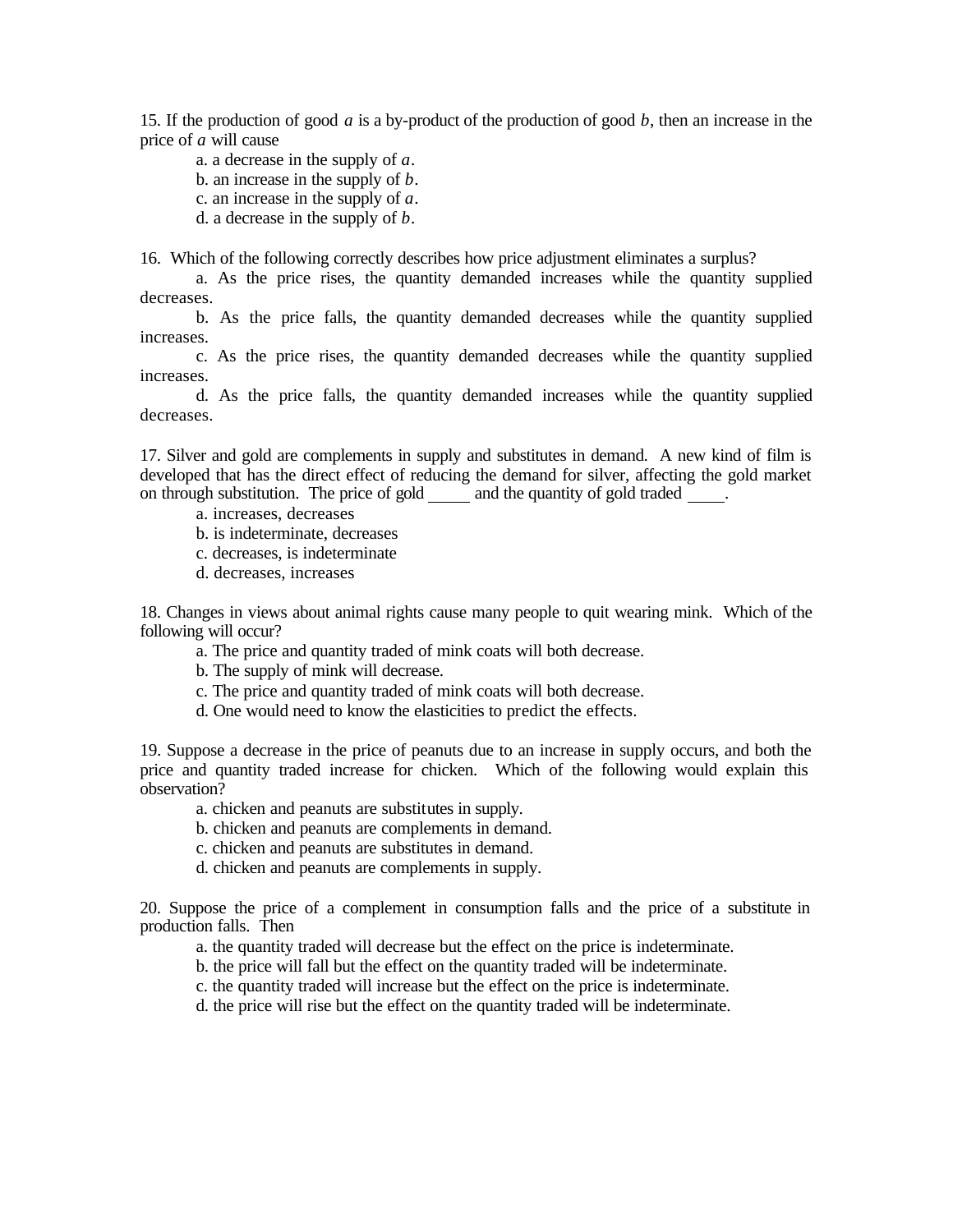21. A surplus occurs when

- a. quantity demanded equals quantity supplied.
- b. there is excess demand.
- c. quantity demanded exceeds quantity supplied.
- d. quantity supplied exceeds quantity demanded.

22. Suppose Yugos are an inferior good. If income rises and the price of gasoline (a complement in consumption) rises

- a. the equilibrium price and quantity traded of Yugosee mugs will increase.
- b. price will rise but quantity is indeterminate.
- c. the equilibrium price and quantity traded of Yugos will decrease.
- d. both price and quantity are indeterminate.
- 23. Suppose people buy less of good *a* when the price of good *b* rises. These goods are
	- a. inferior goods.
	- b. substitutes.
	- c. normal goods.
	- d. complements.

24. Suppose goods *a* and *b* are substitutes in consumption, and the cost of an input to the production of *a* falls. Then

- a. the price of *b* will rise but the price of *a* will fall.
- b. the price of both *a* and *b* will rise.
- c. the price of *b* will fall but the price of *a* will rise.
- d. the price of both *a* and *b* will fall.

25. Suppose goods *a* and *b* are substitutes in production, and the demand for *a* falls. Then expenditures on *b* rise if

- a. demand for *b* is unitary elastic.
- b. demand for *b* is inelastic.
- c. demand for *b* is elastic.
- d. it can't be determined from the information provided.

26. A point on the demand curve represents

- a. the lowest price sellers will accept for the last unit supplied.
- b. the highest price sellers will accept for the last unit supplied.
- c. the highest price buyers will pay for an additional unit of the good.
- d. the lowest price buyers will pay for an additional unit of the good.
- 27. The law of supply states that
	- a. marginal cost is decreasing.
	- b. marginal cost is constant.
	- c. marginal cost is increasing.
	- d. lower prices do not decrease the quantity supplied.
- 28. If demand increases and supply increases, then
	- a. the quantity traded will decrease but the effect on the price is indeterminate.
	- b. the price will fall but the effect on the quantity traded will be indeterminate.
	- c. the quantity traded will increase but the effect on the price is indeterminate.
	- d. the price will rise but the effect on the quantity traded will be indeterminate.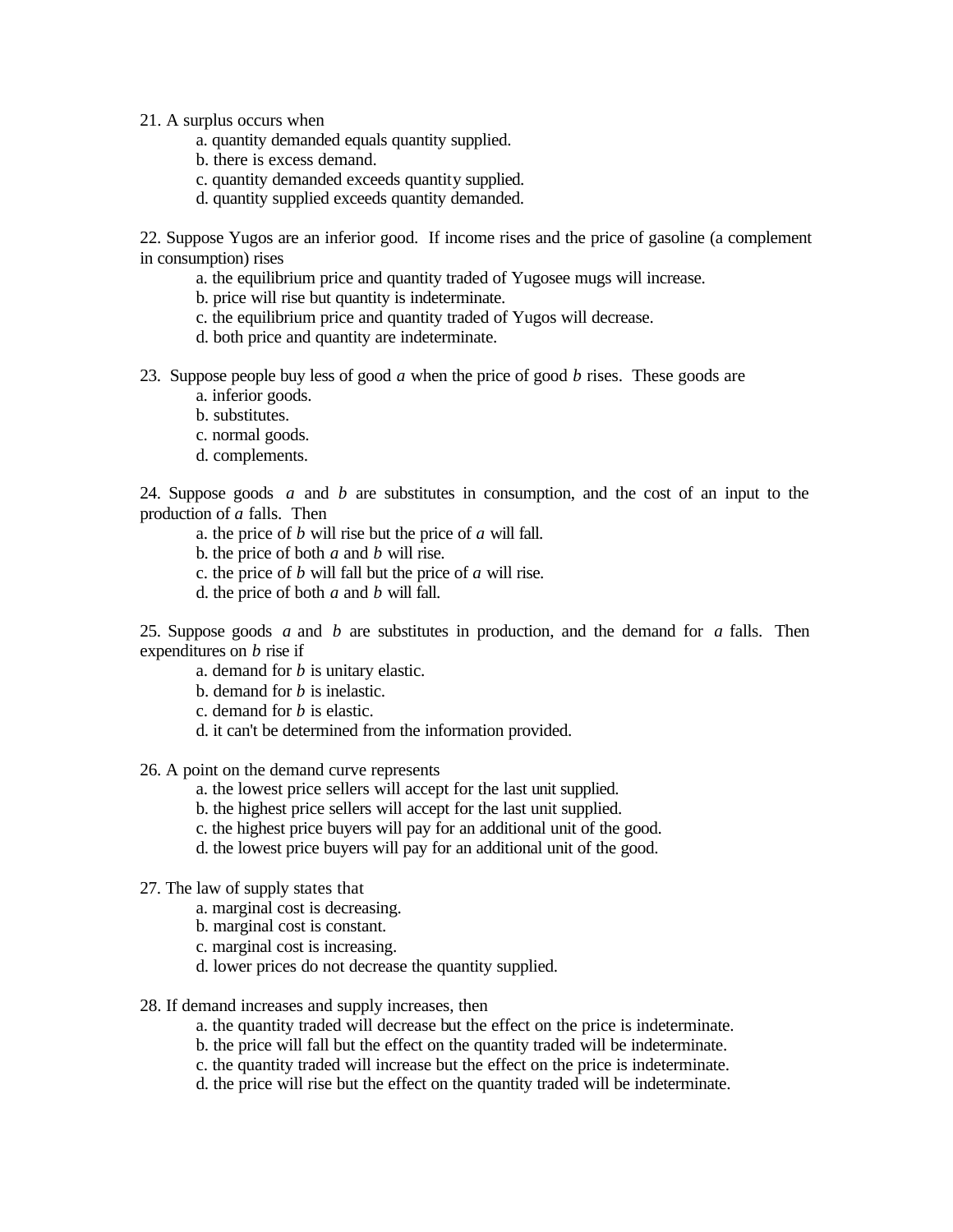29. The market supply for a good is found by

- a. subtracting the quantity demanded from the quantity supplied.
- b. horizontally summing the individual supply curves.
- c. multiplying price times quantity for each firm, then adding.
- d. vertically summing the individual supply curves.

30. (Do not write more than 8 lines) Why does the demand curve give the marginal value of the good, for a given quantity?

31. If *a* and *b* are substitutes (in consumption) and the price of *a* increases, we will observe

- a. an increase in the price and the quantity traded of *b*.
- b. a decrease in the price and the quantity traded of *b*.
- c. an increase in the price but a decrease in the quantity traded of *b*.
- d. a decrease in price but an increase in the quantity traded of *b*.
- 32. If the production of good *x* is a by-product of the production of good *y*, then
	- a. *x* and *y* are substitutes in production.
	- b. *x* and *y* are complements in production.
	- c. an increase in the price of *x* will cause an increase in the demand for *y*.
	- d. an increase in the price of *x* will cause a decrease in the demand for *y*.
- 33. An increase in the price of ground beef will
	- a. increase the demand for chicken, a substitute.
	- b. increase the demand for hamburger buns, a complement.
	- c. increase the demand for ground beef.
	- d. decrease the demand for ground beef.
- 34. If demand increases and supply decreases, then
	- a. the quantity traded will increase but the effect on the price is indeterminate.
	- b. the quantity traded will decrease but the effect on the price is indeterminate.
	- c. the price will fall but the effect on the quantity traded will be indeterminate.
	- d. the price will rise but the effect on the quantity traded will be indeterminate.
- 35. An increase in supply is represented by
	- a. a movement down the supply curve
	- b. a movement up the supply curve
	- c. a upward shift of the supply curve
	- d. a downward shift of the supply curve

# **Market Interventions**

36. If rent controls (a price ceiling) are imposed on Austin apartments, forcing the price below the equilibrium price, which of the following will *not* occur?

- a. A shortage of apartments will develop and worsen over time.
- b. There will be a deadweight loss.
- c. New construction will offset the shortage.
- d. Students will spend more time or money searching for apartments.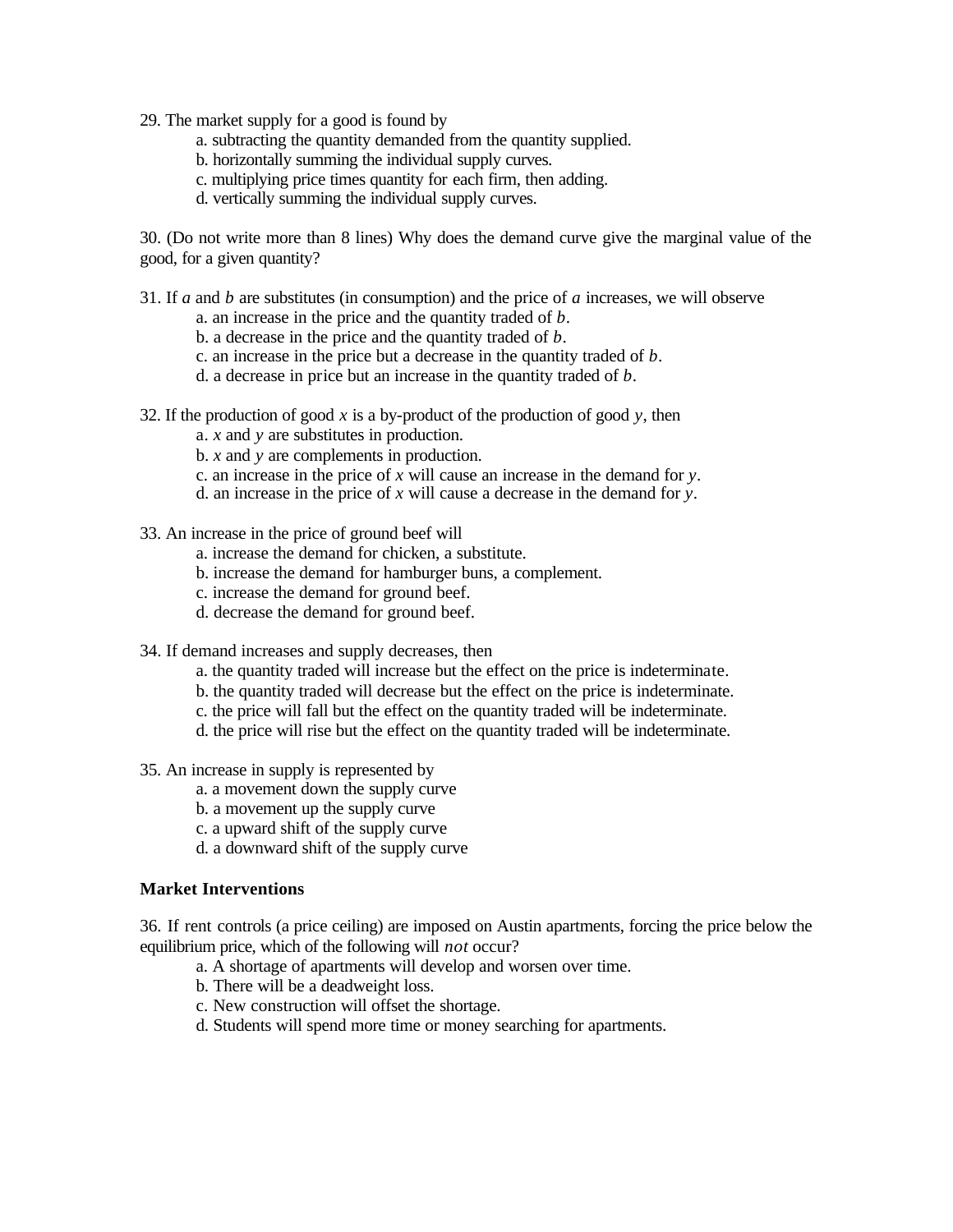37. Price floors set above the equilibrium price cause price to and quantity traded to .

- a. increase; decrease
- b. decrease; increase
- c. increase; increase
- d. decrease; decrease
- 38. An example of price ceilings is
	- a. cheese price supports.
	- b. rent control.
	- c. the minimum wage.
	- d. a tax on imported oil.
- 39. Price ceilings set above the equilibrium price cause
	- a. shortages.
	- b. no change in price or quantity.
	- c. surpluses.
	- d. a decrease in price and quantity supplied.

# **Elasticities**

40. Suppose the elasticity of demand for shirts is 2. A 10% tax is imposed, which reduces supply by 10% in the following way: for any given quantity on the old supply curve, the required price to obtain the same quantity on the new supply curve is 10% higher. (i) Using one diagram, illustrate the supply shift, and find the maximum that the equilibrium quantity can fall.

(ii) Now assume that the supply elasticity is 3. Using a second diagram, estimate the percentage increase in the equilibrium price and quantity.

41. The demand for a good is inelastic if

- a. an increase in price results in an increase in total revenue.
- b. a decrease in price results in a decrease in total revenue.
- c. an increase in price results in a decrease in total revenue.
- d. the good is a luxury.

42. Revenues from the sale of a good decrease if

- a. income increases and the good is normal. b. its price rises and demand is elastic.
- c. its price rises and demand is inelastic.
- d. income falls and the good is inferior.

43. If a large percentage drop in the price level causes a small percentage increase in the quantity demanded,

- a. demand is inelastic.
- b. demand is elastic.
- c. demand is unit elastic.
- d. the price elasticity of demand is close to infinity.
- 44. A demand curve that has a price elasticity of
	- a. 0 will be vertical.
	- b. 0 will be horizontal.
	- c. 1 will be vertical.
	- d. 1 will be horizontal.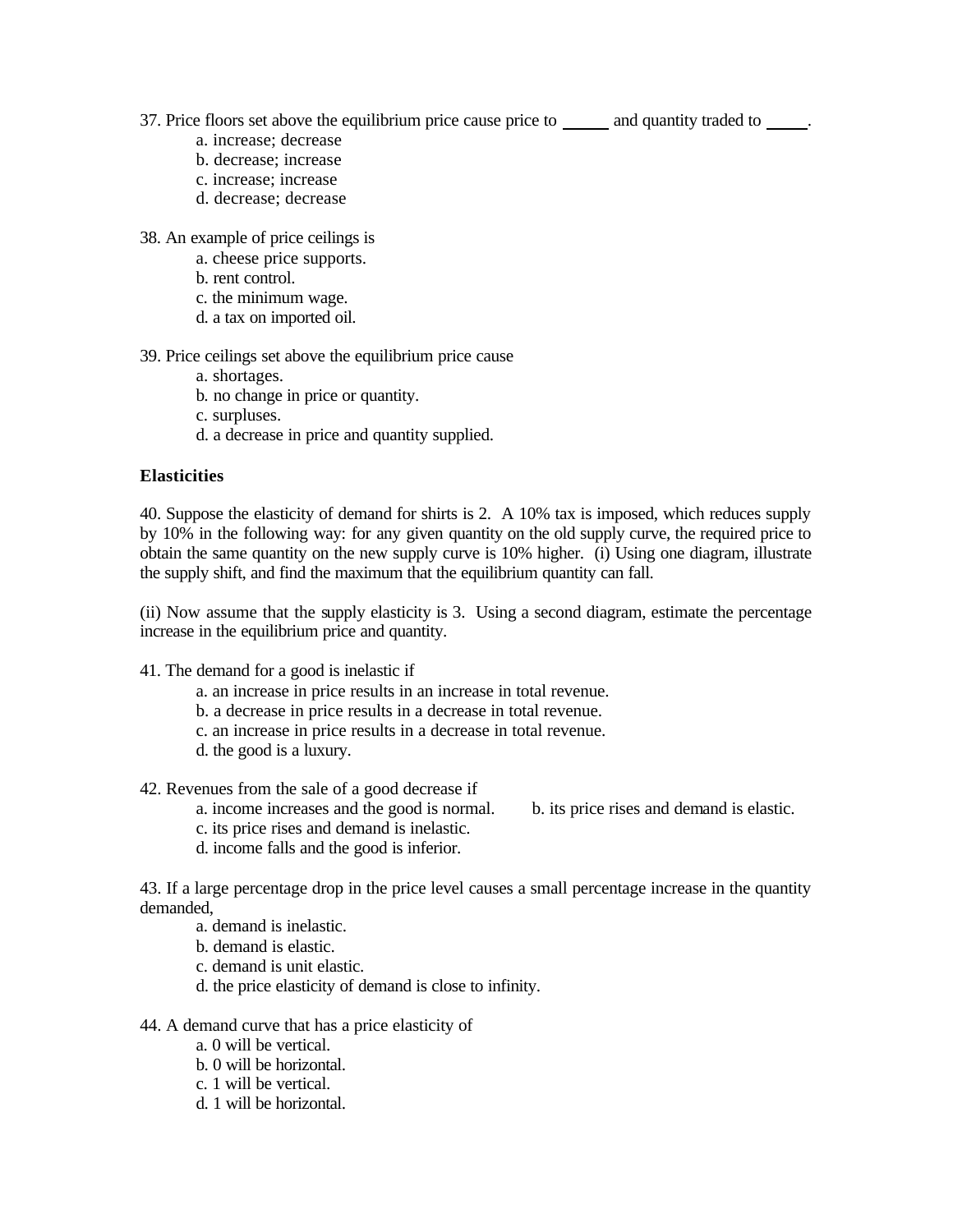45. A 10 percent increase in the quantity of good *a* demanded results from a 20 percent decline in its price. The price elasticity of demand for good *a* is

a. 10.0 b. 20.0 c. 2 d. 0.5.

46. A 20 percent increase in the quantity of good *a* demanded results from a 5 percent decline in its price. The price elasticity of demand for good *a* is

a. 5.0. b. 20.0. c. 4.0. d. 0.25.

47. Suppose that the quantity of root beer demanded declines from 100,000 gallons per week to 94,000 gallons per week as a consequence of a 10 percent increase in its price. The price elasticity of demand

a. is 0.6.

b. is 1.97.

c. is elastic.

d. cannot be computed unless we know the before and after prices.

48. A fall in the price of a good from \$10.00 to \$9.00 results in an increase in quantity demanded from 20,000 to 21,000 units. The price elasticity of demand in this part of the demand curve is

a. .5. b. 2.0. c. 1.

d. It cannot be determined from the available data.

49. If the quantity of toothpaste demanded increases by a small percentage due to a large increase in income we know that

- a. the demand for toothpaste is price elastic.
- b. the demand for toothpaste is price inelastic.
- c. the demand for toothpaste is income elastic.
- d. the demand for toothpaste is income inelastic.

50. After the devastating floods this summer, nearly half the wheat crop was destroyed. Yet some economists predicted that incomes of wheat farmers would rise on average. Why might the incomes rise?

51. Suppose the elasticity of supply of floppy disks is 0.2. Demand increases due to a rise in income. Then the expenditure on floppy disks should

- a. stay the same.
- b. decrease.
- c. increase.
- d. it can not be determined without knowing the income elasticity of demand.

52. Suppose the supply of onions is perfectly elastic at 25 cents per pound, and the demand elasticity is  $\frac{1}{2}$ . Currently, 100 million pounds are traded. A 5 cent per pound tax is imposed. The quantity traded:

- a. falls by less than 2½ million pounds.
- b. falls by more than 2½ million pounds.
- c. falls by 2½ million pounds.

d. can not be determined without knowing the supply elasticity.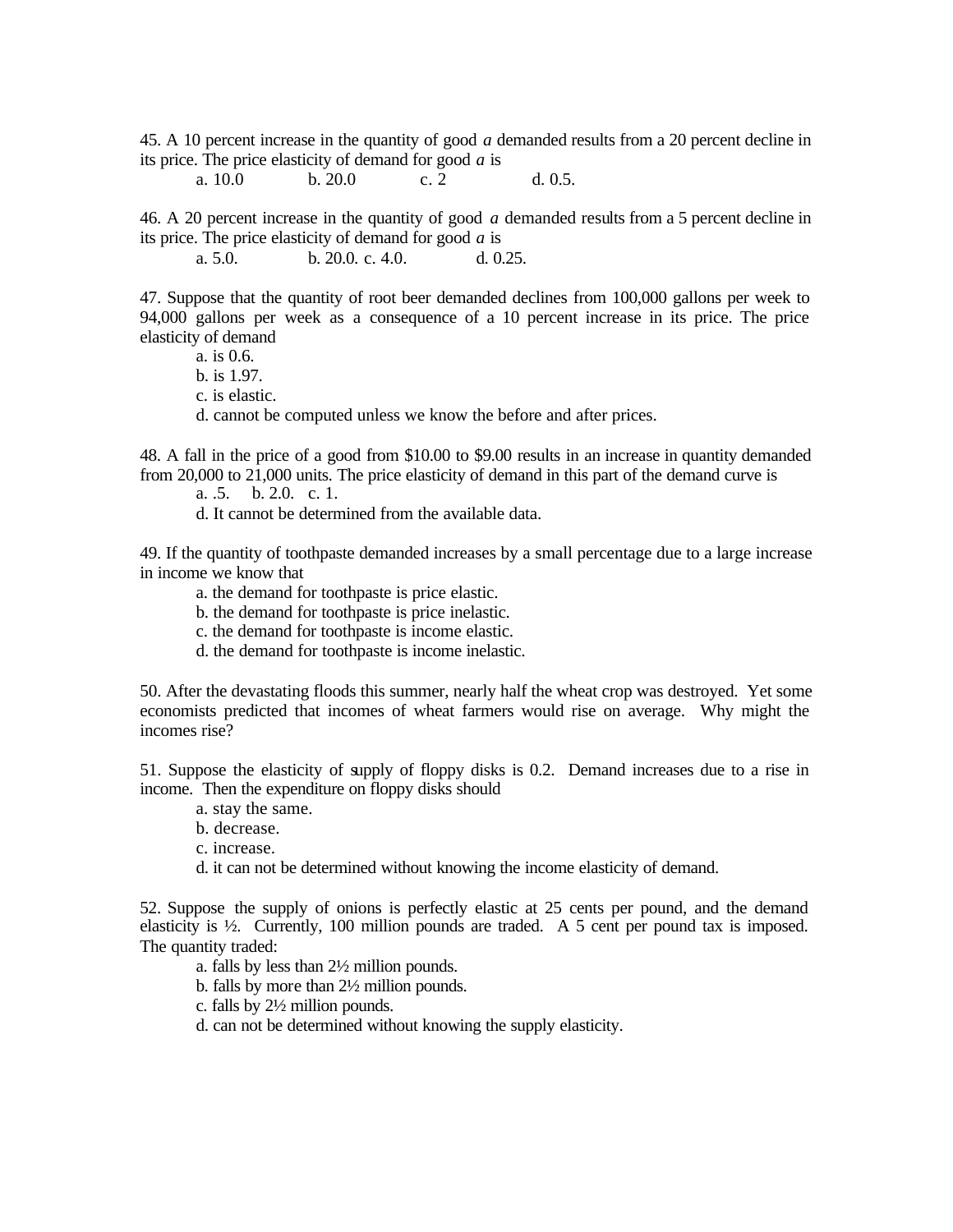53. If the price elasticity of demand is \_, a 15% increase in price will cause a

- a. 45% decrease in quantity demanded.
- b. 5% decrease in quantity demanded.
- c. 15% decrease in quantity demanded.
- d. It cannot be determined without knowing the supply elasticity.

54. Bob gets a 20% increase in income, and goes from spending \$10 per month on movies to \$15 per month. For Bob, movies are

- a. unitary income elastic.
- b. income inelastic.
- c. income elastic.
- d. an inferior good.

55. When Lonestar Pizza lowered its price from \$11 to \$10, Lonestar pizza had a fall in revenues. This indicates that

- a. Lonestar pizza is an inferior good.
- b. Lonestar pizza has an elastic demand.
- c. Lonestar pizza is a normal good.
- d. Lonestar pizza has an inelastic demand.

56. Cars have an income elasticity of 1.5, and people with incomes of \$20,000 spend 20% of their income on cars. Then people with incomes of \$40,000 spend of their income on cars.

- a. 20%
- b. 25%
- c. 40%
- d. 50%

57. Luxury goods tends to be more than necessities.

- a. supply inelastic
- b. income elastic
- c. supply elastic
- d. income inelastic

58. Demand in the short run is more than demand in the long run.

- a. price inelastic
- b. income elastic
- c. income inelastic
- d. price elastic

59. A 20 percent increase in the quantity of good a demanded results from a 5 percent decline in its price. The price elasticity of demand for good a is

a. 5.0. b. 20.0. c. 4. d. 0.25.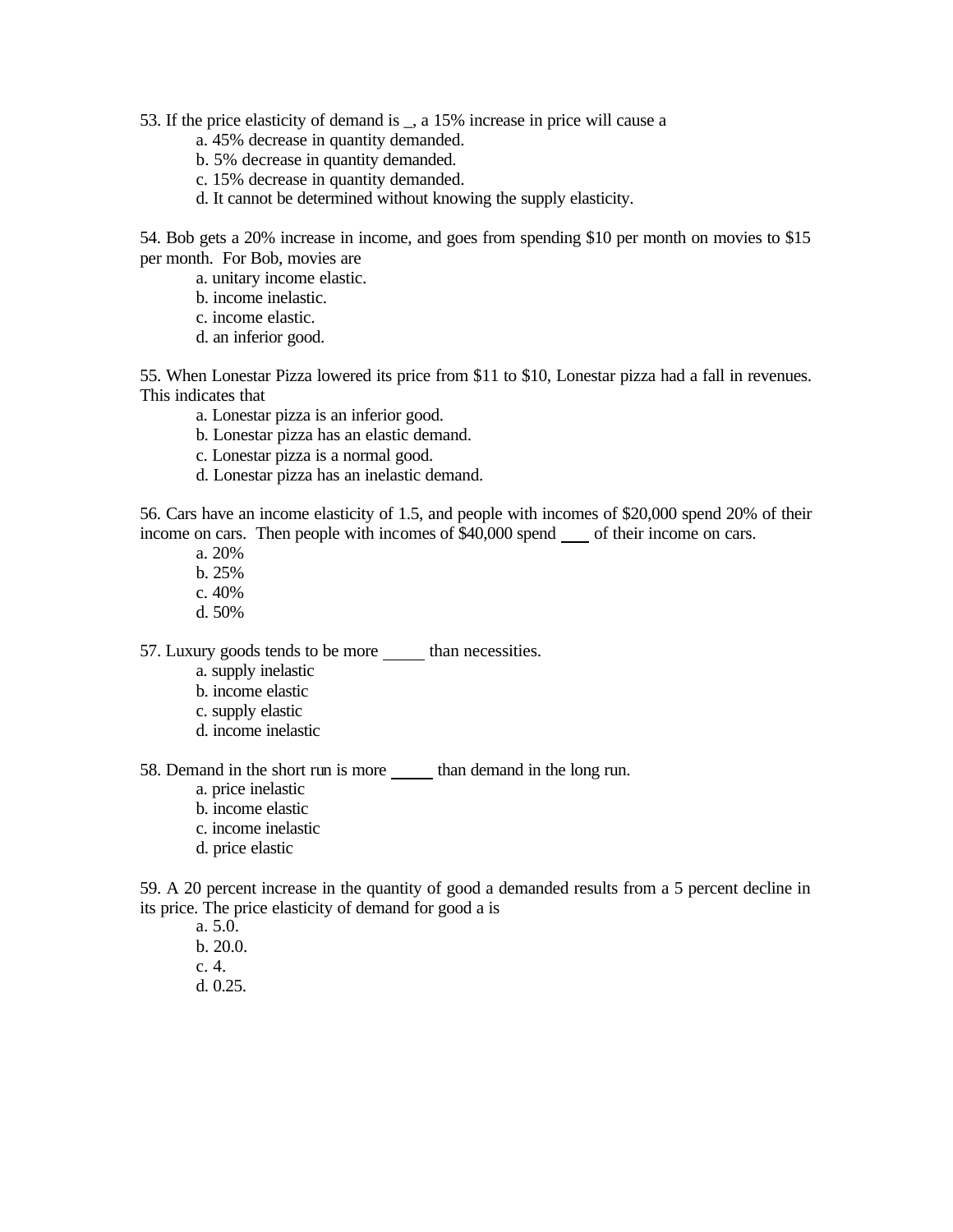60. A fall in the price of a good from \$10.00 to \$9.00 results in an increase in quantity demanded from 20,000 to 21,000 units. The price elasticity of demand in this part of the demand curve is

- a. .5.
- b. 2.0.
- c. 1.
- d. It cannot be determined from the available data.

61. Revenues from the sale of a good will decrease if

- a. income increases and the good is normal.
- b. its price rises and demand is elastic.
- c. its price rises and demand is inelastic.
- d. income falls and the good is inferior.

62. If the quantity of toothpaste demanded increases by a small percentage due to a large increase in income we know that

- a. the demand for toothpaste is price elastic.
- b. the demand for toothpaste is price inelastic.
- c. the demand for toothpaste is income elastic.
- d. the demand for toothpaste is income inelastic.

63. To say that gasoline is normal good means that

a. a small decrease in income will cause a large decrease in the quantity of gasoline demanded at

the current price.

b. a large decrease in income will cause a small decrease in the quantity of gasoline demanded at

the current price.

- c. any increase in income will cause quantity demanded to increase at the current price.
- d. any increase in income will cause quantity demanded to decrease at the current price.

64. (essay, maximum 8 lines): Suppose supply is reduced by 10% (that is, at each price, quantity supplied is reduced 10%) and demand elasticity is 2. What is the most that price can rise?

65. "Taxes on goods with inelastic demand are less distortionary than taxes on goods with elastic demand." How does the elasticity of demand affect the deadweight loss associated with taxes for a competitive industry? You may assume constant LRAC.

#### **Costs**

66. Average variable cost is increasing if

- a. Marginal cost is increasing.
- b. average fixed cost is decreasing.
- c. average product is increasing.
- d. average product is decreasing.

67. Suppose the car manufacturer *Alfa Romeo* can double it's output of cars by tripling the size of the factory. This is an example of

- a. constant returns to scale.
- b. increasing returns to scale.
- c. decreasing returns to scale.
- d. diminishing marginal product of capital.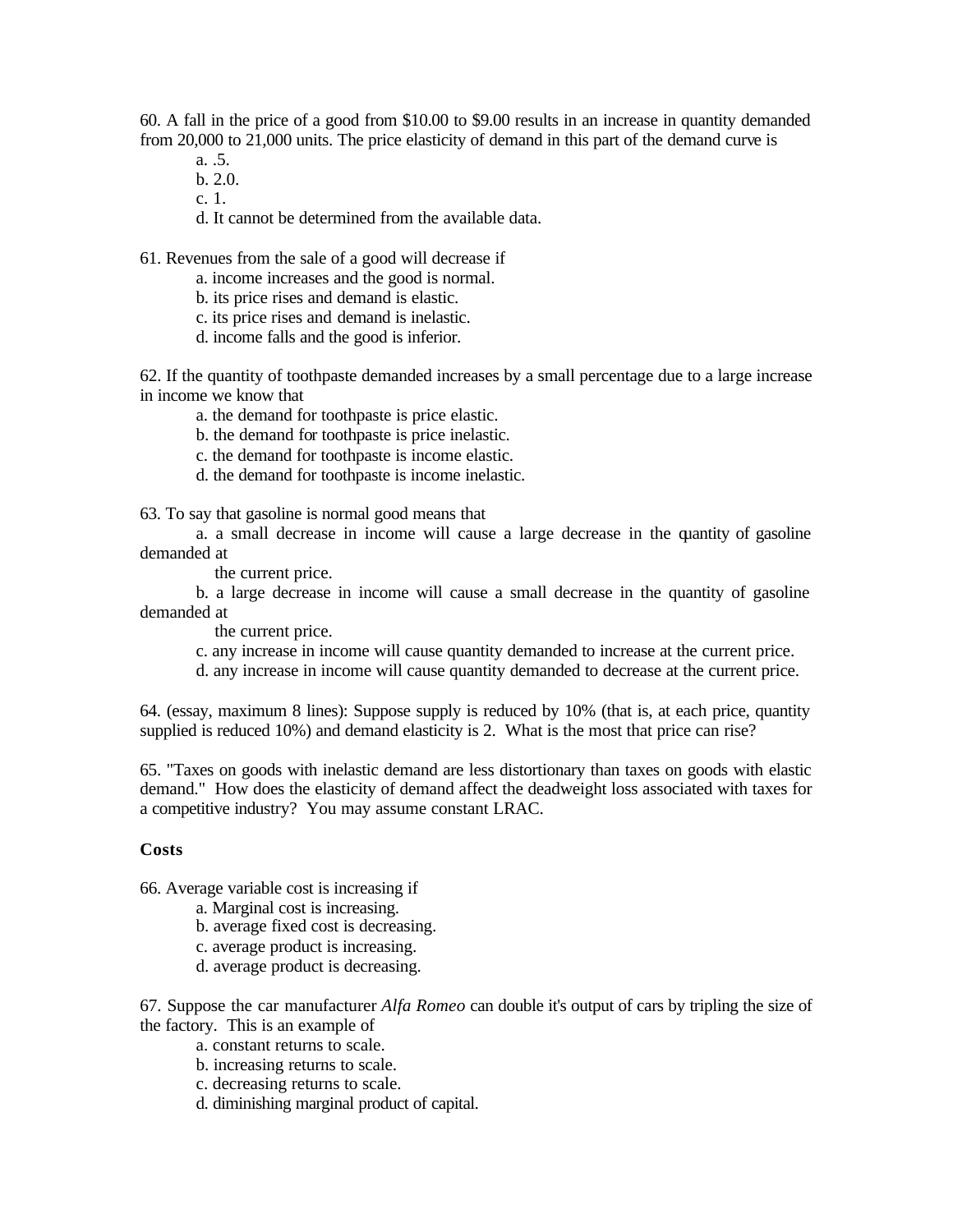68. Suppose that the car manufacturer *Porsche* can double it's output of cars only by tripling the size of its factory and all other inputs it uses. This is an example of

- a. constant returns to scale.
- b. increasing returns to scale.
- c. decreasing returns to scale.
- d. diminishing marginal product of capital.

69. A local firm, Hooey, produces the number of hamburgers per hour given in the Table. Hooey's marginal product is

a. diminishing.

b. increasing.

| Number of workers Number of Hamburgers |     |  |  |  |  |
|----------------------------------------|-----|--|--|--|--|
| $\mathbf{\Omega}$                      |     |  |  |  |  |
|                                        | 40  |  |  |  |  |
| $\mathcal{D}_{\cdot}$                  | 68  |  |  |  |  |
| 3                                      | 90  |  |  |  |  |
|                                        | 100 |  |  |  |  |
| 5                                      | 102 |  |  |  |  |
|                                        |     |  |  |  |  |

**1** *Hooey's production*

c. constant.

d. 40.

70. Refer to Table. Suppose Hooey can sell its hamburgers for \$1 each, and must pay its workers \$20. The number of workers that Hooey will employ is

a. 1 b. 2 c. 3 d. 4

71. Refer to Table. Suppose that the University of Texas buys Hooey and announces that anyone who wants to work there may, with the proceeds split equally among the workers. There are plenty of other burger places paying \$20. The number of people who work in Hooey will be a. 3 b. 4 c. 5 d. 6

72. Refer to Table. Suppose the employees own Hooey and decide whether to let a new worker in. After how many are employed will the employees stop allowing extra workers in?

a. 1 b. 2 c. 3 d. 4

73. The most common type of firm is

- a. proprietorships.
- b. corporations.
- c. partnerships.
- d. multinationals.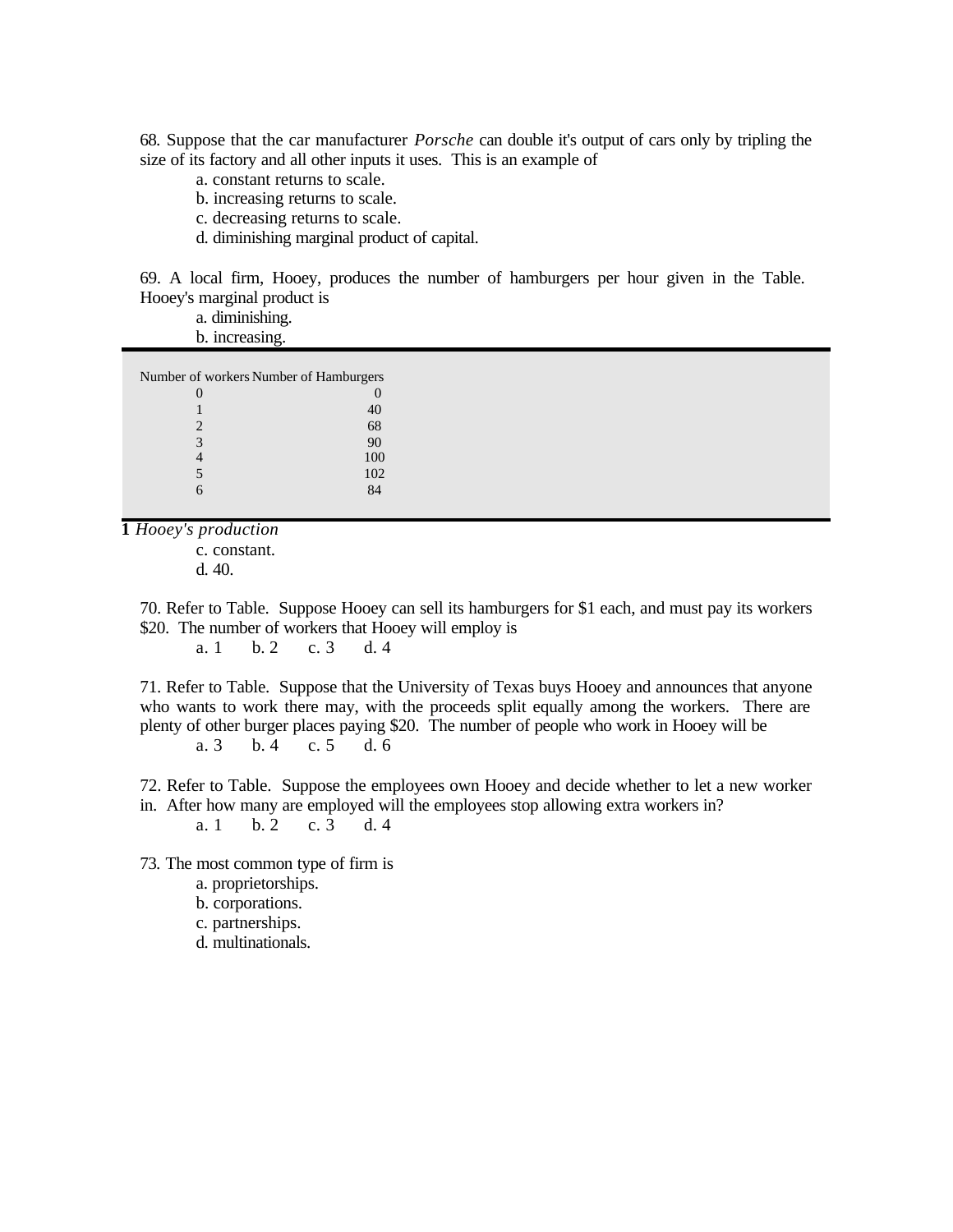74. (14 points) In 1970, the price of machines for building cars is \$1,000,000 per machine, and the price of labor is \$40,000 per worker per year. Adjusting for inflation, by 1990 the price of labor remains at \$40,000, but the price of machines has dropped to \$500,000.

(i) Illustrate the input substitution effect of this price drop, holding the number of cars constant.

 (ii) Can the number of workers demanded increase if production can adjust to the decreased cost of capital? Illustrate your answer with a diagram.

75. Short run average total cost is than long run average total cost.

- a. never greater
- b. never equal to
- c. never less than
- d. unrelated to

76. If the marginal product of labor is less than the average product of labor, then

- a: marginal product is increasing.
- b: marginal product is decreasing.
- c: average product is decreasing.
- d: average product is increasing.

77. (6 points) Fill in the following table. Ignore XXXX spaces.

|                  | Average |                               |               |                  | Average       | Average          |               |
|------------------|---------|-------------------------------|---------------|------------------|---------------|------------------|---------------|
|                  | Cost    | Output Total Variable<br>Cost | Fixed<br>Cost | Marginal<br>Cost | Total<br>Cost | Variable<br>Cost | Fixed<br>Cost |
| $\boldsymbol{0}$ | 12      | $\boldsymbol{0}$              |               | <b>XXXX</b>      | <b>XXXX</b>   | <b>XXXX</b>      | <b>XXXX</b>   |
| 1                |         | 6                             |               |                  |               |                  |               |
| $\overline{2}$   |         |                               |               |                  | 14            |                  |               |
| 3                |         |                               |               |                  |               | 10               |               |
| $\overline{4}$   | 60      |                               |               |                  |               |                  |               |
| 5                |         |                               |               | 22               |               |                  |               |

78. (10 points) Sellers of textbooks have fixed costs of \$10,000,000 and marginal costs that are \$10 per book, no matter what quantity is produced. No diagrams are necessary to answer this question.

(i) At what quantity, if any, is the minimum average total cost?

(ii) Can textbooks be a competitive industry? Why or why not?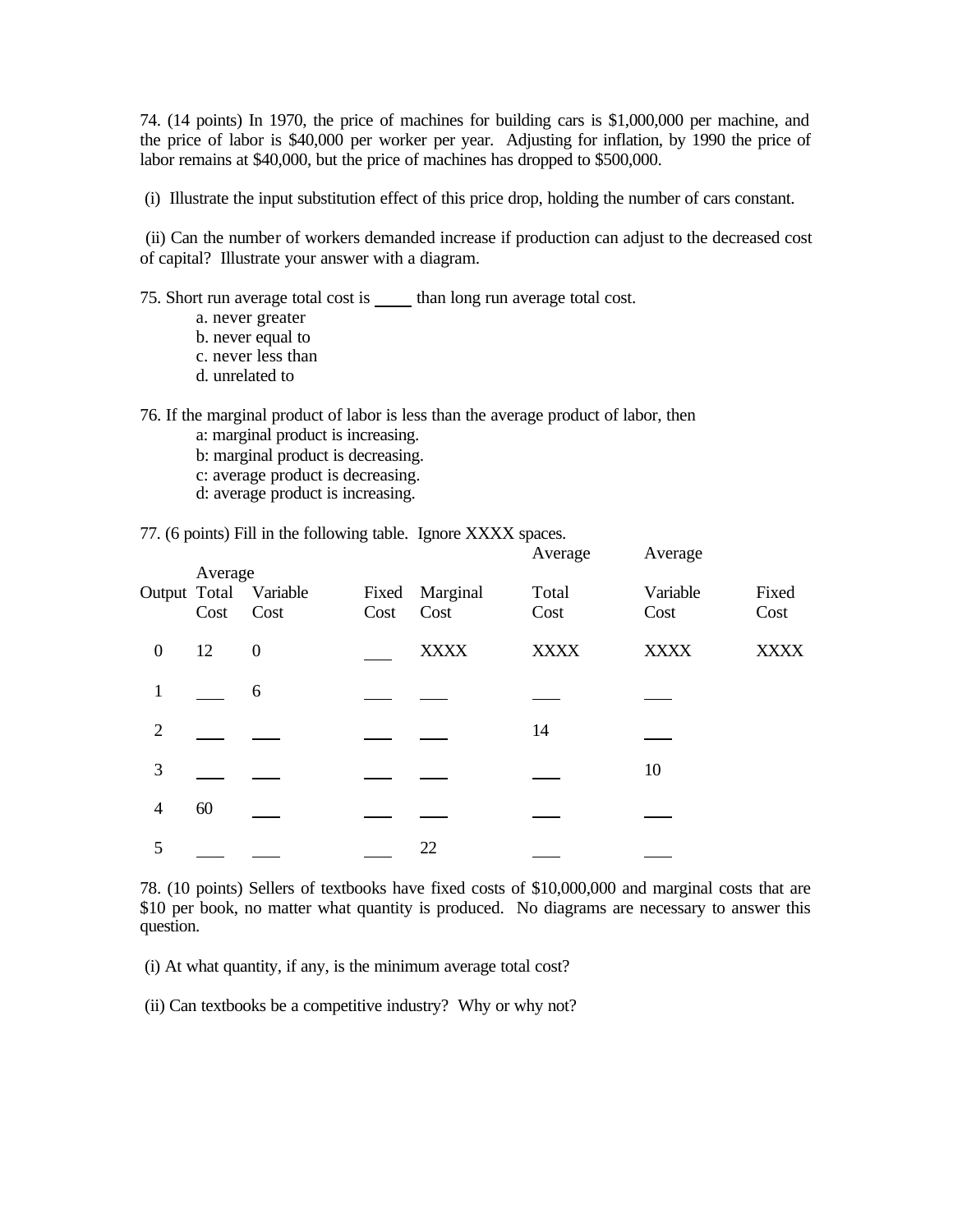79. Firms A and B produce and sell the same product. Firm A has a higher marginal cost but lower fixed cost than firm B. Currently, firms A and B produce the same quantity at the same total cost. If the quantity they produce is  $\frac{1}{\sqrt{1-\frac{1}{n}}}$  firm A's cost will be  $\frac{1}{\sqrt{1-\frac{1}{n}}}$  firm B's.

- a: increased; equal to
- b: decreased; equal to
- c: increased; greater than
- d: decreased; greater than

80. Marginal total cost is \_\_\_\_\_ marginal variable cost.

- a: greater than
- b: less than
- c: equal to
- d: it can be any of the above

81. Which of the following is most likely to be a variable cost?

- a: interest on debt
- b: a license fee to operate
- c: a per unit tax paid to the government
- d: the salary of a security guard
- 82. Suppose average total cost is constant. Then marginal cost is
	- a: increasing
	- b: constant
	- c: decreasing
	- d: it cannot be determined.

83. The marginal product of labor is the change in total product caused by

a. a one-unit increase in the quantity of labor employed, increasing capital proportionately.

- b. a one-unit increase in the quantity of labor employed.
- c. a one-unit increase in both the quantity of labor and capital employed.
- d. a 1% change in the price of labor.

| Labor             | Output          |
|-------------------|-----------------|
| (workers per day) | (sofas per day) |
|                   |                 |
|                   |                 |
|                   | 24              |
| 3                 | 36              |
|                   | 45              |
| 5                 |                 |
|                   |                 |

**2** Production of sofas as the number of workers varies.

For the next questions, refer to the Table.

84. The total product with four workers is a. 6 b. 10 c. 11¼ d. 45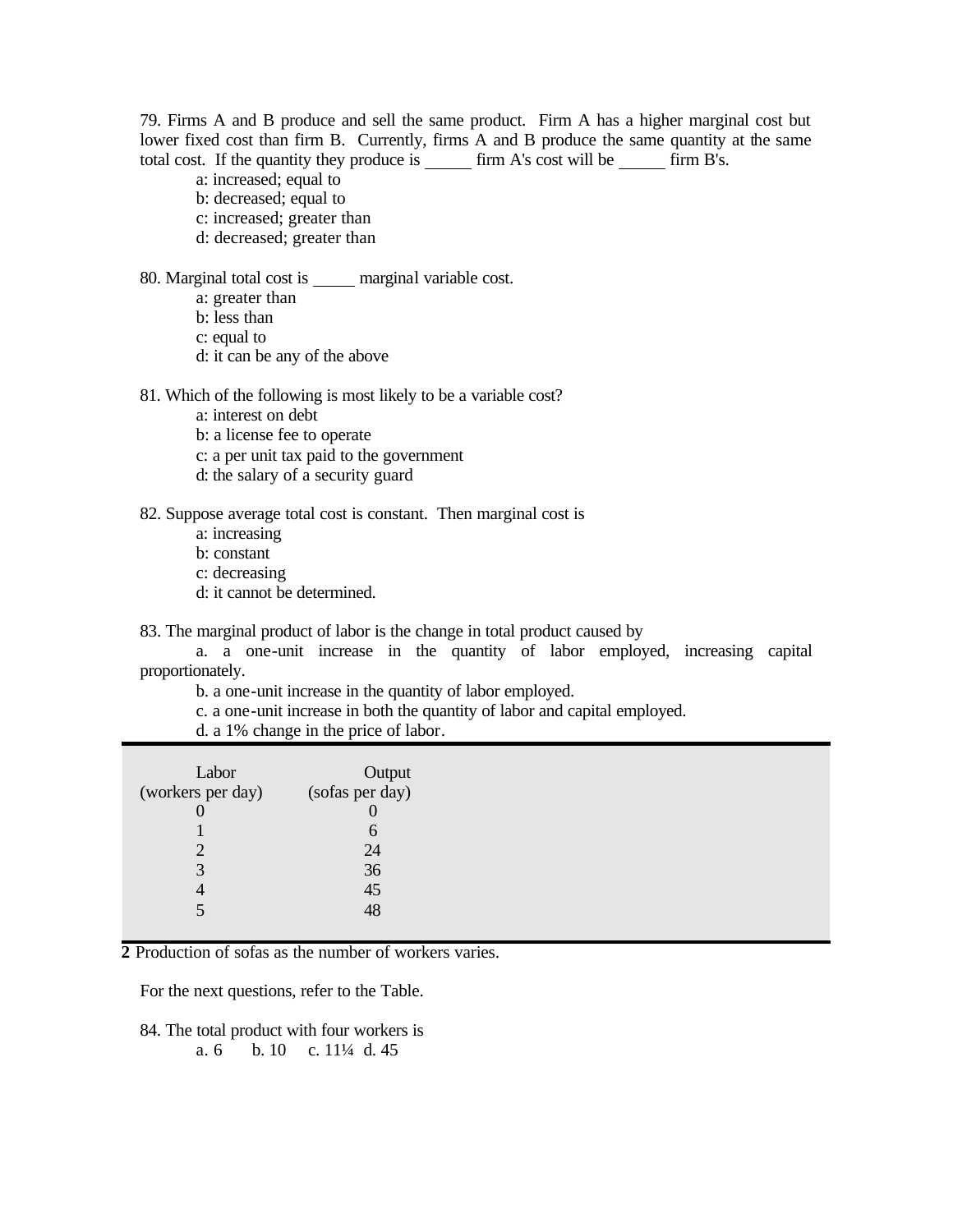85. The marginal product of the third worker is

a. 6 b. 7 c. 9 d. 12

86. The average product with the three workers is<br>a. 3 b. 6 c. 9 d. 12 b. 6 c. 9 d. 12

87. Diminishing marginal product refers to a situation in which the of the last worker hired is less than the of the second-to-last worker hired.

a. marginal cost; marginal cost

- b. average cost; average cost
- c. marginal product; marginal product
- d. average product; average product

88. Average variable cost is decreasing if

- a. Marginal cost is increasing.
- b. average fixed cost is decreasing.
- c. average product is increasing.
- d. average product is decreasing.

89. Suppose the car manufacturer *Alfa Romeo* can double it's output of cars by tripling the size of the labor force, leaving the factory the same size. The returns to scale are

- a. constant.
- b. increasing.
- c. decreasing.
- d. not possible to determine from the information given.
- 90. The long run average cost curve
	- a. is the cost which, for each given plant, minimizes short run average cost.
	- b. gives the lowest possible short run average cost of each quantity.
	- c. is increasing.
	- d. is always constant.
- 91. A movement *along* an isoquant represents
	- a. an increase in output.
	- b. a change in inputs leaving output constant.
	- c. an increase in the price of labor.
	- d. a shift in inputs which leaves the cost constant.

| Labor         |          | Output $$9 \times$ output | <b>Fixed Cost</b> | Variable Cost Total Cost |     |
|---------------|----------|---------------------------|-------------------|--------------------------|-----|
| $\Omega$      | $\Omega$ | $\overline{0}$            | 30                |                          | 30  |
|               | 3        | 27                        | 30                | 20                       | 50  |
|               | 8        | 72                        | 30                | 40                       | 70  |
|               | 12       | 108                       | 30                | 60                       | 90  |
|               | 14       | 126                       | 30                | 80                       | 110 |
|               | 15       | 135                       | 30                | 100                      | 130 |
| $\mathfrak b$ | 13       | 117                       | 30                | 120                      | 150 |
|               |          |                           |                   |                          |     |

**3** Short run costs in the production of pizzas.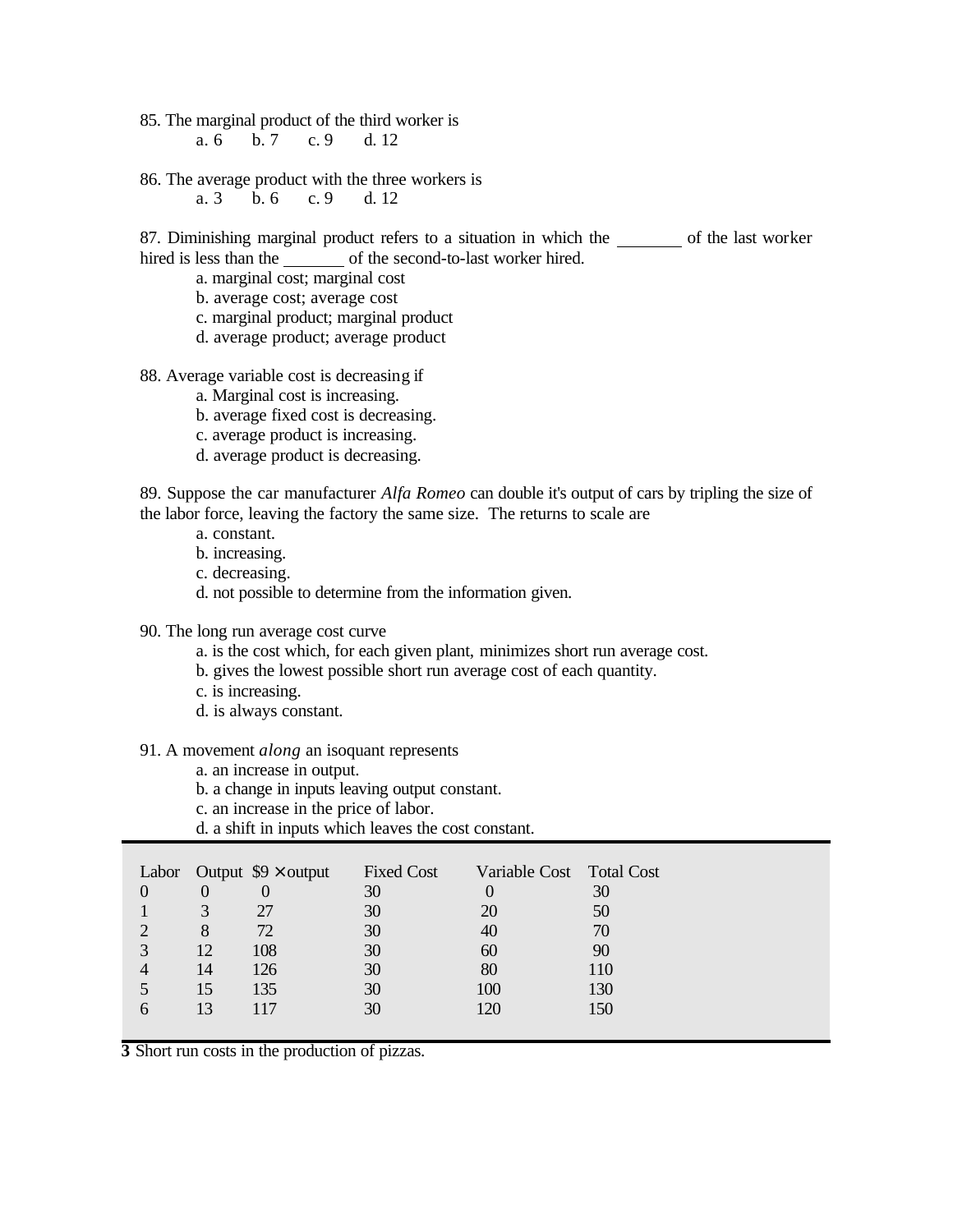92. The average total cost of producing 12 units is a. \$1.75b. \$5.00c. \$7.50d. \$30.00

93. When output goes from 3 to 8 units, the marginal cost is<br>a.  $$4.00b$ .  $$5.00c$ .  $$20.00$ <br>d.  $$30.00$ a. \$4.00b. \$5.00c. \$20.00

- 94. For what amount of labor does average cost take a minimum? a. 1 b. 2 c. 3 d. 4
- 95. If the output price is \$9, the value of marginal product of the fourth worker is a. \$14 b. \$18 c. \$20 d. \$126

96. How many workers will a profit-maximizing firm employ, if the price is \$9.00? a. 1 b. 2 c. 3 d. 4

97. Suppose any worker can join the production process and share equally in the net output at the worker's option, and the output price is \$9.00. The workers' opportunity cost of working is \$20. Ignore the fixed cost for this question. How many workers will join the firm, in the absence of property rights?

a. 3 b. 4 c. 5 d. 6

98. The number of workers that maximizes the net value of production is a. 1 b. 2 c. 3 d. 4

99. If the existing workers own the firm, and must share equally in the output, how many workers will be employed? Ignore the fixed cost for this question. a. 1 b. 2 c. 4 d. 5

100. If the existing workers own the firm, and must share equally in the output, how many workers will be employed? Don't ignore the fixed cost for this question. a. 1 b. 2 c. 3 d. 4

101. The marginal fixed cost of producing 8 units of output is a. \$0 b. \$20 c. \$30 d. 70

102. The least cost bundle of inputs to produce a given quantity occurs if

- a. the marginal rate of substitution equals the relative price of the inputs.
- b. the slope of the isoquant exceeds the slope of the isocost line.
- c. the isoquant cuts through the isocost line.
- d. marginal cost is at a minimum.

103. The marginal rate of substitution is measured by the slope of a

- a. isoquant.
- b. isocost.
- c. isoprofit surface.
- d. isotherm.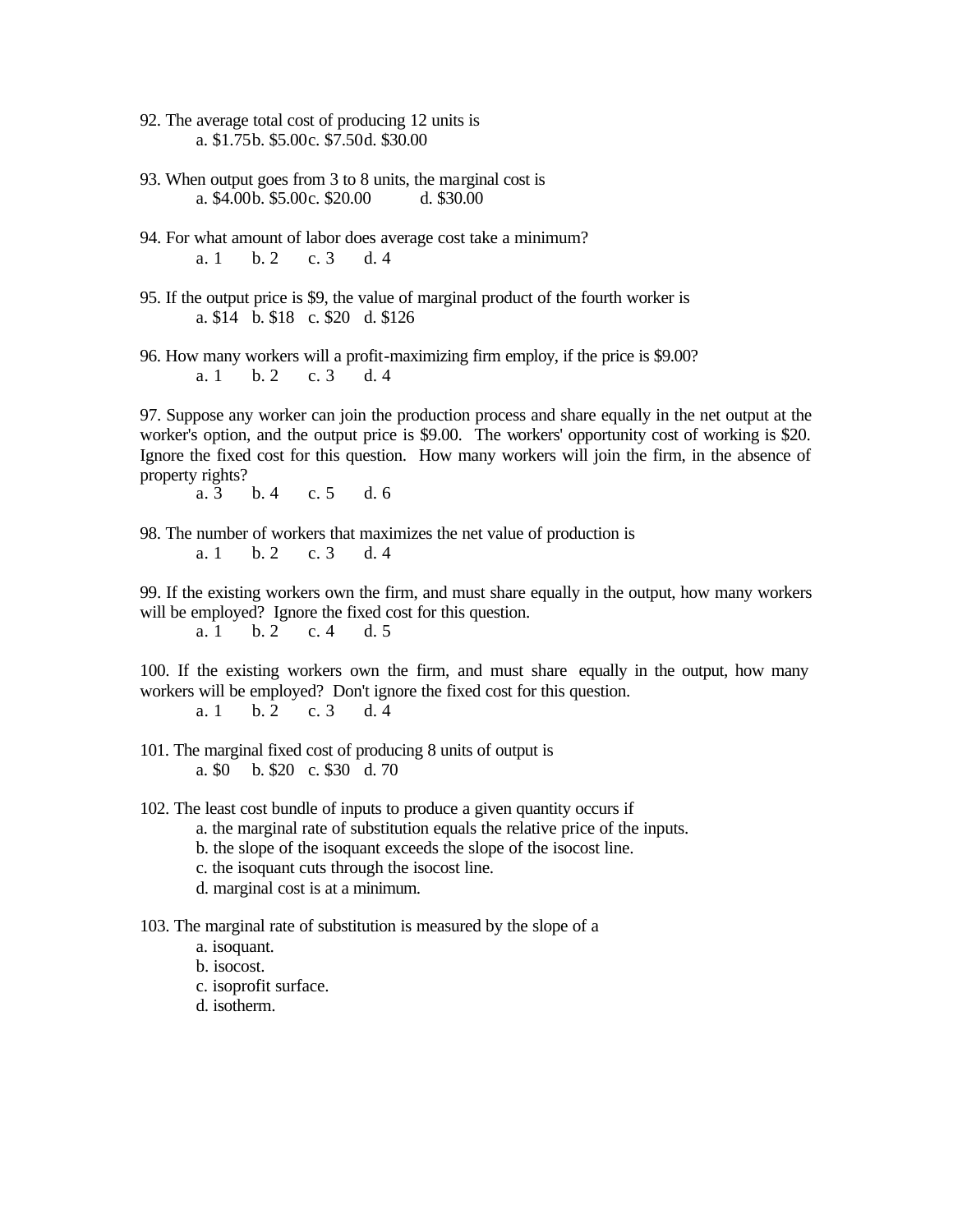104. When the price of an input increases,

- a. more of all inputs are needed to produce the same output.
- b. less of all inputs are needed to produce the same output.
- c. output must be reduced.
- d. less of that input is used in the least cost production technique.

105. Marginal cost is the price of labor

- a. multiplied by the marginal product of labor.
- b. plus the marginal product of labor.
- c. divided by the marginal product of labor.
- d. minus the marginal product of labor.

106. What is the relationship between the average product of labor and the average cost of output? Assume a fixed wage.

107. The slope of the total product curve, as a function of labor input, is

- a. the average product of labor
- b. the marginal rate of substitution
- c. the slope of the isoquant
- d. the marginal product of labor

108. Suppose labor is the only variable input. Then average variable cost times the average product of labor is

- a: the fixed cost
- b: the wage
- c: the average product of capital
- d: the marginal product of capital

109. Suppose that the car manufacturer *Porsche* can double it's output of cars only by tripling the size of its factory and other inputs it uses. This is an example of

- a. constant returns to scale.
- b. increasing returns to scale.
- c. decreasing returns to scale.
- d. diminishing marginal product of capital.

110. Decreasing returns to scale occur when the percent rise in output is the percent rise in all the inputs.

- a. greater than
- b. equal to
- c. less than
- d. unrelated to

111. The long run average cost curve

a. is the cost which, for each given plant, minimizes short run average cost.

b. is the cost which, for each quantity, chooses the plant size to minimize short run average cost.

c. does not include average fixed cost.

d. is always constant.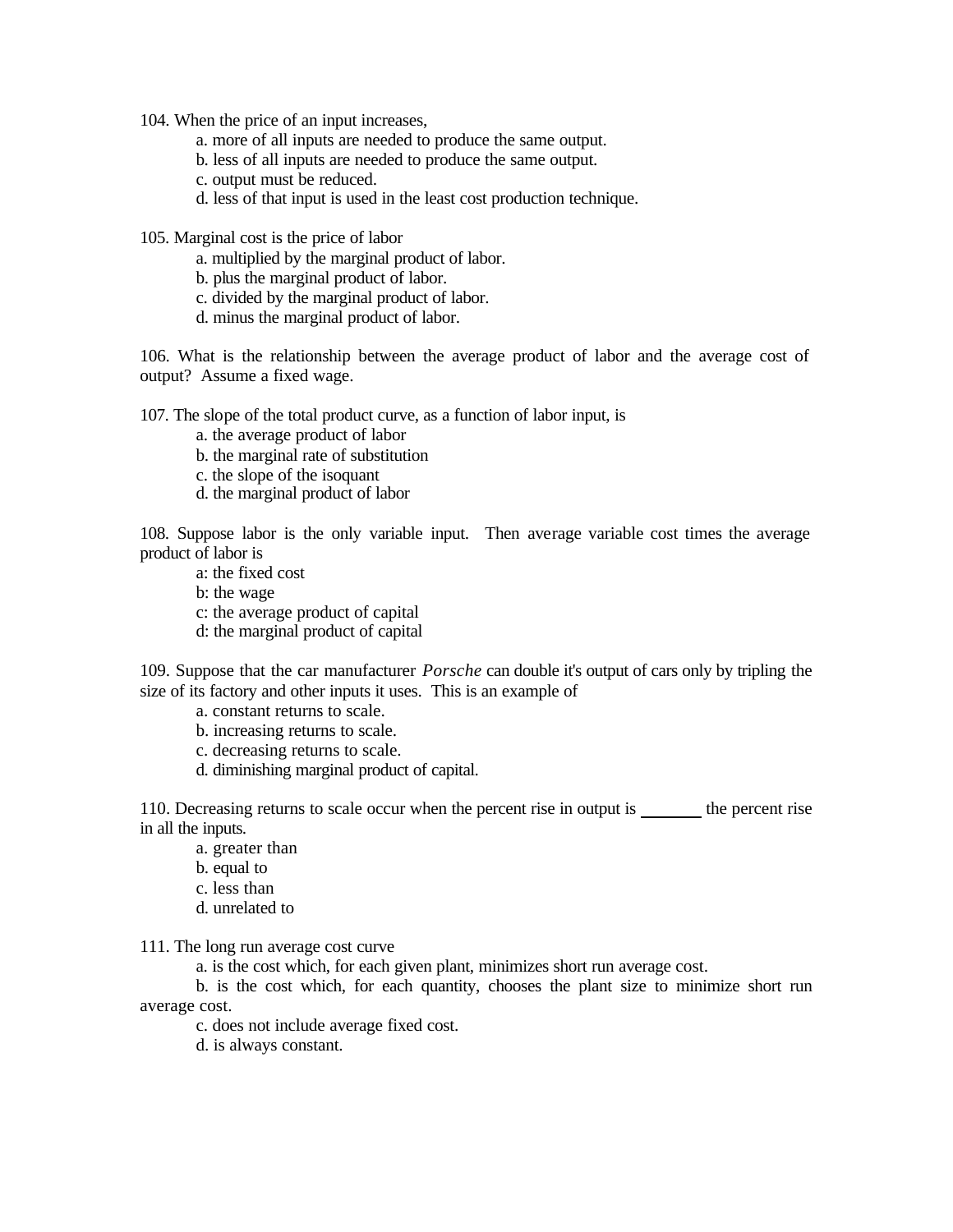112. Suppose, at a particular point, the marginal product of capital is zero. With capital on the horizontal axis and labor on the vertical axis, draw the isoquant extending from this point as capital is increased. Hint: How much additional labor is necessary to reduce capital a unit?

113. The difference between a firms's revenue and payments is known as

a. receipts.

b. cost.

c. sales.

d. profits.

114. The most common type of firm is

a. proprietorships.

b. corporations.

c. partnerships.

d. multinationals.

115. Payments made by firms to factors of production (inputs) are cla ssified as:

a. taxes

b. revenues

c. costs

d. profits

116. Which type of firm has limited liability?

a. partnership

b. proprietorship

c. government company

d. corporation

117. Profit maximizing firms

a. maximize profit

b. minimize cost

c. maximize market share

d. maximize cost

#### **Dynamics**

118. Consider an industry in long run competitive equilibrium. Using a diagram, illustrate the effects of a decrease in demand sufficient to cause some firms to shut down immediately. Describe the short and long run effects on price, quantity, number of operating firms, and economic profits of this demand decrease.

119. (Essay) The 1906 San Francisco earthquake wiped out 50% of the stock of apartments. Assume housing is perfectly inelastic in the short run, and elastically supplied in the long run.

 (i) Using a diagram, describe the effects on quantity, price and profits of suppliers in the short and long run, for an unregulated market.

 (ii) Using a diagram, describe the effects on quantity, price and profits of suppliers in the short and long run, for a market with rent controls set at the market clearing price before the earthquake.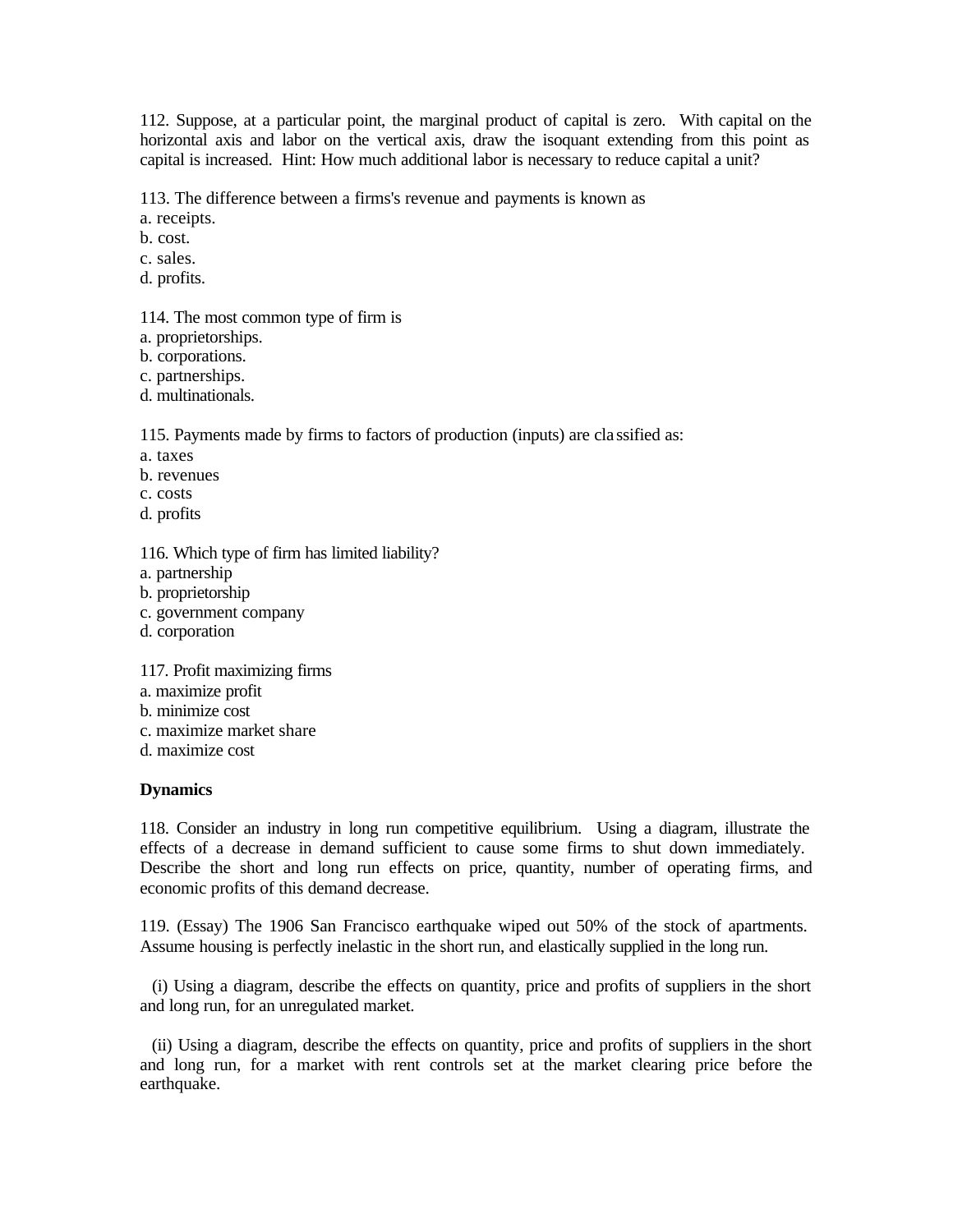120. Suppose the equilibrium price of sugar is \$2 per pound. The government begins buying all domestically produced sugar (imports are prohibited) at a price of \$2.40 (that is, a price support). What happens to the price consumers pay? Use a diagram to illustrate government purchases and the deadweight loss, assuming that government purchased sugar is thrown away.

121. Assume the same facts stated in the previous question, and that prior to the price support, 100 million pounds are sold. Assume the elasticity of demand is 1 and the elasticity of supply is 2. Calculate government expenditures on the price support.

122. (10 points) Suppose that copying services around campus are a competitive industry with increasing long run average cost. The size of the University is decreased, causing demand for copying services to decrease. Using a diagram, illustrate the effects on prices and quantities over the short and long term. What happens to the number of firms in the industry in the short run and in the long run?

123. If a competitive firm has marginal revenue less than marginal cost, it should

a: expand output.

b: contract output.

c: leave output the same.

d: increase capital.

124. Suppose demand for a product supplied by a perfectly competitive industry falls. Price will initially then

a: rise; rise further b: rise; fall c: fall; rise d: fall; fall further

125. Suppose demand for a product supplied by a perfectly competitive industry falls. Quantity will initially then

a: rise; rise further b: rise; fall c: fall; rise d: fall; fall further

126. The short run industry supply is horizontal when price equals:

- a: marginal revenue.
- b: minimum average total cost.
- c: minimum average fixed cost.
- d: minimum average variable cost.

## 127. A price-taking firm faces

- a. a downward sloping average revenue curve.
- b. a downward sloping marginal revenue curve.
- c. a downward sloping supply curve.
- d. a constant average revenue curve.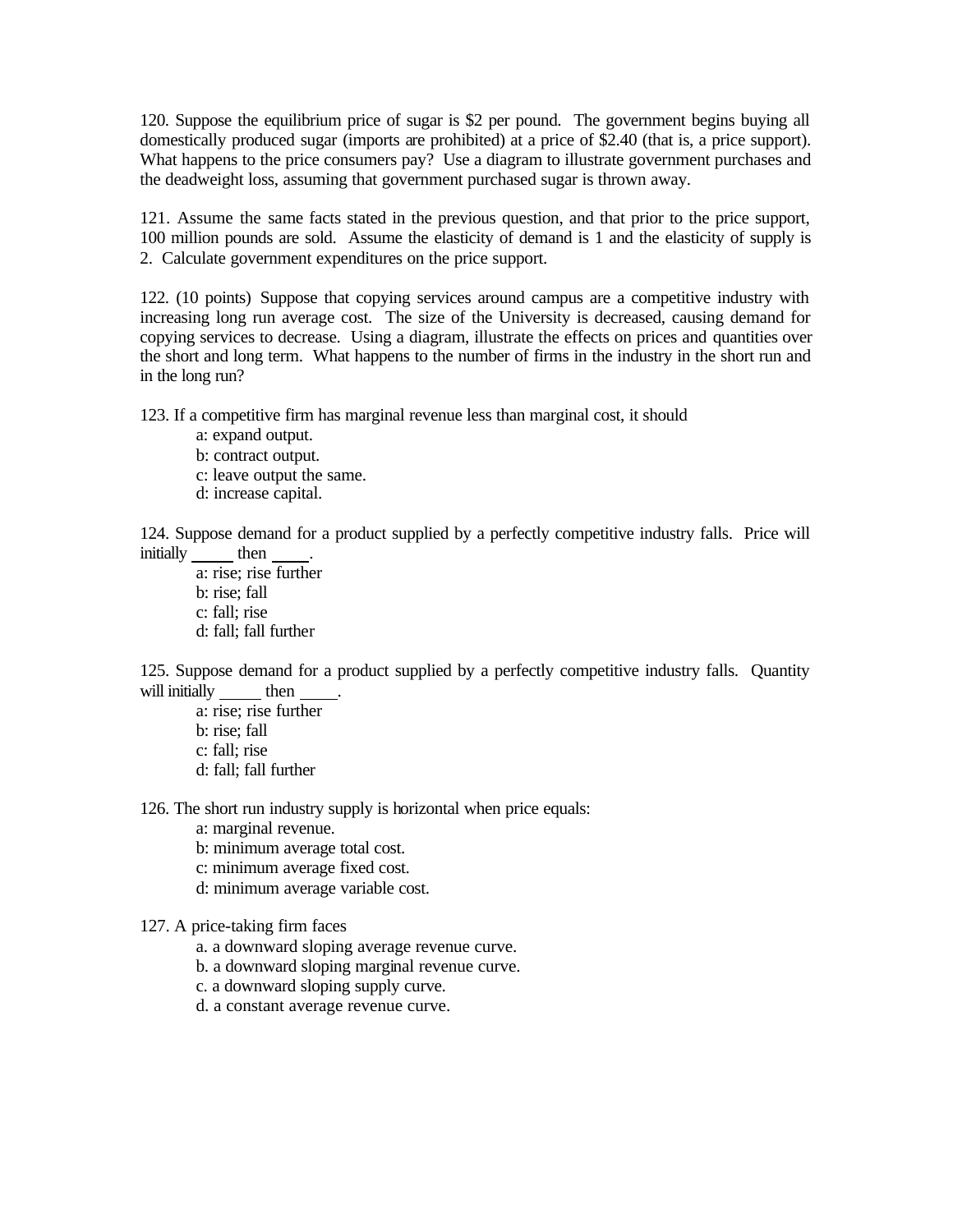- 128. Under perfect competition, a firm's average revenue is
	- a. total revenue divided by total cost.
	- b. equal to price.
	- c. the revenue of the firm divided by the total quantity of labor.
	- d. price times quantity sold.
- 129. A competitive firm shuts down if price is
	- a. above minimum average variable cost.
	- b. below minimum average variable cost.
	- c. above minimum average total cost.
	- d. below minimum average total cost.

130. In the long run, competitive firms operate at the quantity in which price equals , which equals

- a. marginal cost; average total cost.
- b. average total cost; average variable cost.
- c. marginal cost; average variable cost.
- d. average total cost; average fixed cost.
- 131. Which does *not* occur, in the long run, when an industry makes economic profits?
	- a. Firms enter the industry.
	- b. The supply curve shifts to the right.
	- c. The market price increases.
	- d. Profits decrease.

132. In a perfectly competitive industry, the market demand curve is

- a: downward sloping
- b: upward sloping
- c: perfectly elastic
- d: perfectly inelastic

#### **Monopoly**

133. Austin Buzzy is the sole supplier of alcoholic popsicles in Travis County. Austin Buzzy has a constant marginal cost of \$1. Using a diagram, illustrate the price and quantity that Austin Buzzy should choose to maximize profits.

134. Austin Buzzy is the sole supplier of alcoholic popsicles in Travis County. Austin Buzzy has a constant marginal cost of \$1. Using a diagram or two, illustrate the effects of a fifty cent per popsicle tax on Austin Buzzy. What happens to price, quantity and profits? Show the incidence of the tax (the portions effectively paid by consumers and producers).

# 135. Product differentiation

- a. confuses competitors.
- b. makes demand more inelastic.
- c. makes demand more elastic.
- d. lowers average total cost.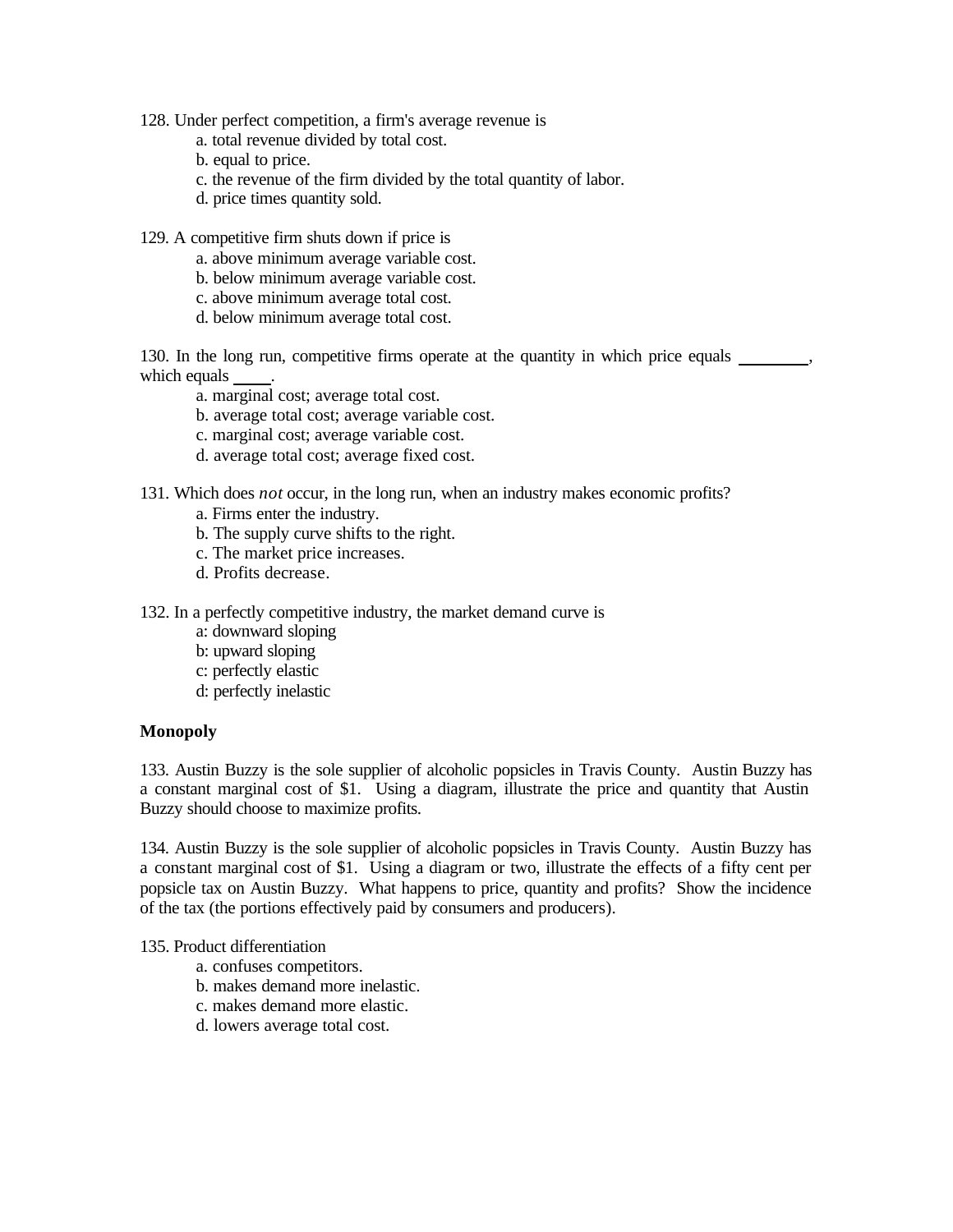136. An oligopoly

- a. features a small number of large firms.
- b. do not advertise much compared to competitive firms.
- c. features a large number of small firms.
- d. is characterized by perfectly inelastic demand facing the firm.

|                | Price Quantity |
|----------------|----------------|
|                | 9              |
| $\overline{2}$ | 8              |
| 3              | $\mathbf{r}$   |
| $\overline{4}$ | 6              |
| 5              | 5              |
| 6              | $\overline{4}$ |
| $\overline{7}$ | 3              |
| 8              | $\gamma$       |
| $\mathbf Q$    |                |

## **4** A demand curve.

137. A monopoly produces goods which cost \$2.50 per unit to produce. It faces a demand schedule given in table. The monopoly will produce  $\frac{\ }{\ }$  units.<br>a. 3 b. 4 c. 5 d. 6

a. 3 b. 4 c. 5 d. 6

138. In Table, total revenue is maximized at an output of

a. 3 b. 4 c. 5 d. 6

139. For the monopoly quantity, marginal revenue is

- a. equal to average cost.
- b. equal to marginal cost.
- c. greater than price.
- d. greater than average cost.

## **Production Possibilities Frontier**

140. The opportunity cost of increasing the production of *x* from 8 to 12 units is a. 4 units of *x*.

|              | Point Production of $x$ Production of $y$ |    |  |  |
|--------------|-------------------------------------------|----|--|--|
| a            |                                           |    |  |  |
|              |                                           | 36 |  |  |
| $\mathbf{C}$ |                                           | 28 |  |  |
|              | 12                                        | 16 |  |  |
| e            | 16                                        |    |  |  |

**5** Points on a Production Possibilities Frontier

b. 4 units of *y*.

c. 8 units of *y*.

d. 12 units of *y*.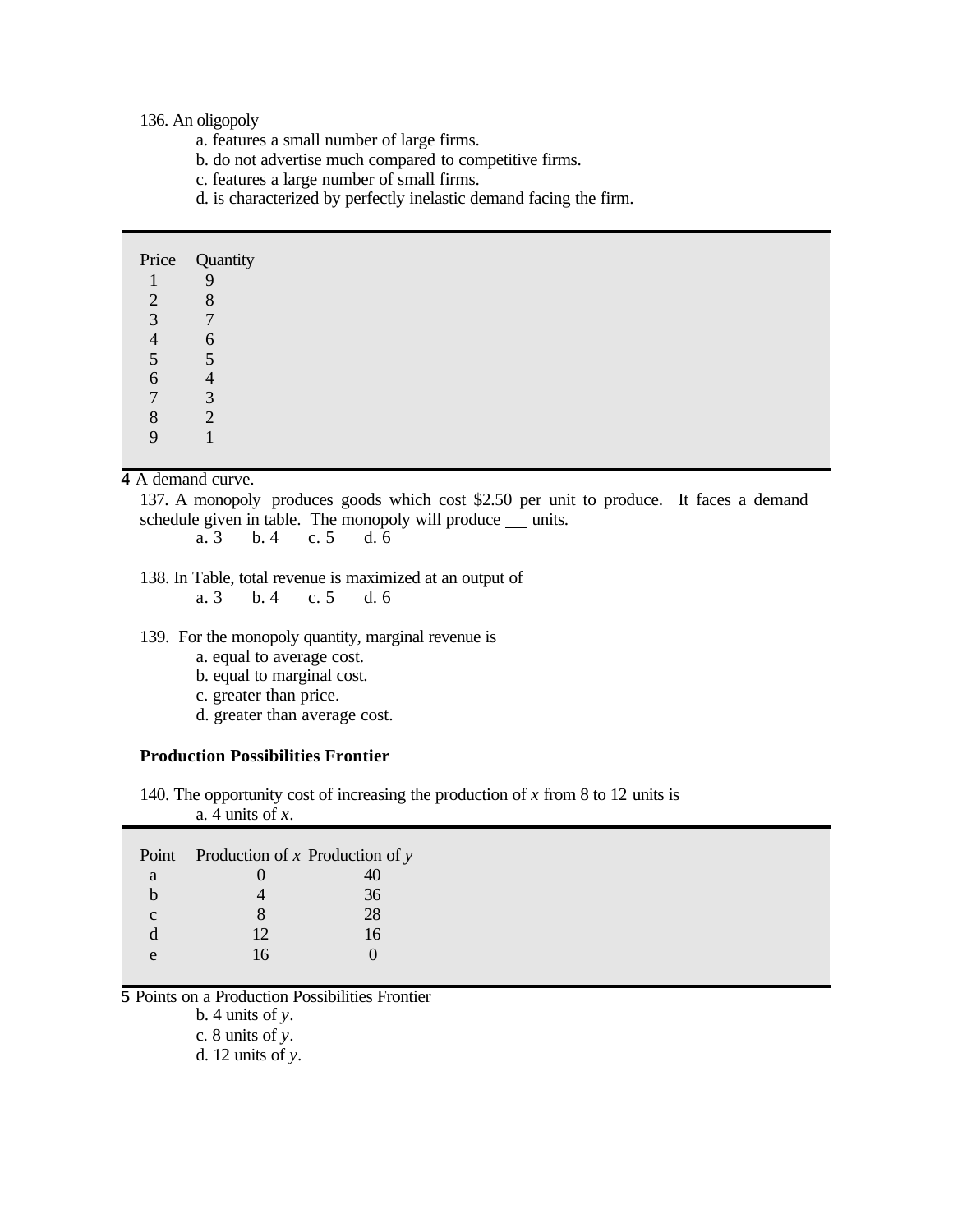141. From the table at right, we can infer that

a. the economy illustrated has a comparative advantage in the production of *y*.

b. the economy illustrated has a comparative advantage in the production of *x*.

c. the opportunity cost of producing an additional unit of *y* increases as the production of *y* increases.

d. the opportunity cost of producing an additional unit of *y* decreases as the production of *y* increases.

142. What does point c mean?

a. If 8 units of *x* are produced, then at least 28 units of *y* can be produced.

b. If 8 units of *x* are produced, then at most 28 units of *y* can be produced.

c. If 28 units of *y* are produced, then more than 8 units of *x* can be produced.

d. If 8 units of *x* are produced, then only 36 units of *y* can be produced.

143. If Merlin is producing at a point on his production possibility frontier, then he

a. cannot produce any more of either good.

b. can increase the production of one good only by decreasing the production of another.

- c. will be unable to gain from trade.
- d. is not subject to scarcity.

144. A technological improvement is represented by

a. an outward shift of the production possibility frontier.

b. a movement along the production possibility frontier.

- c. a point inside the production possibility frontier.
- d. a point outside the production possibility frontier.

145. Over the history of the United States, there has been a steady increase in the price of labor. As wages increased,

a. the isocost line has shifted outward in a parallel fashion.

b. the isoquant has shifted inward in a parallel fashion.

c. firms have chosen a more capital intensive production method.

d. firms have chosen a more labor intensive production method.

146. Adrian and Barbara are having a dinner party. Adrian can make two pastrie s per hour, and one quiche per hour. Barbara can make two pastries per hour, and three quiches per hour.

 (i) Who has the comparative advantage in making pastries? Does either have an absolute advantage? Why?

 (ii) Suppose Adrian can work for an hour. Draw and label Adrian's production possibilities frontier.

 (iii) Suppose they want to produce twelve pastries and twelve quiches. What is the minimum amount of time it will take the pair of them to do so? Provide the logic supporting your solution.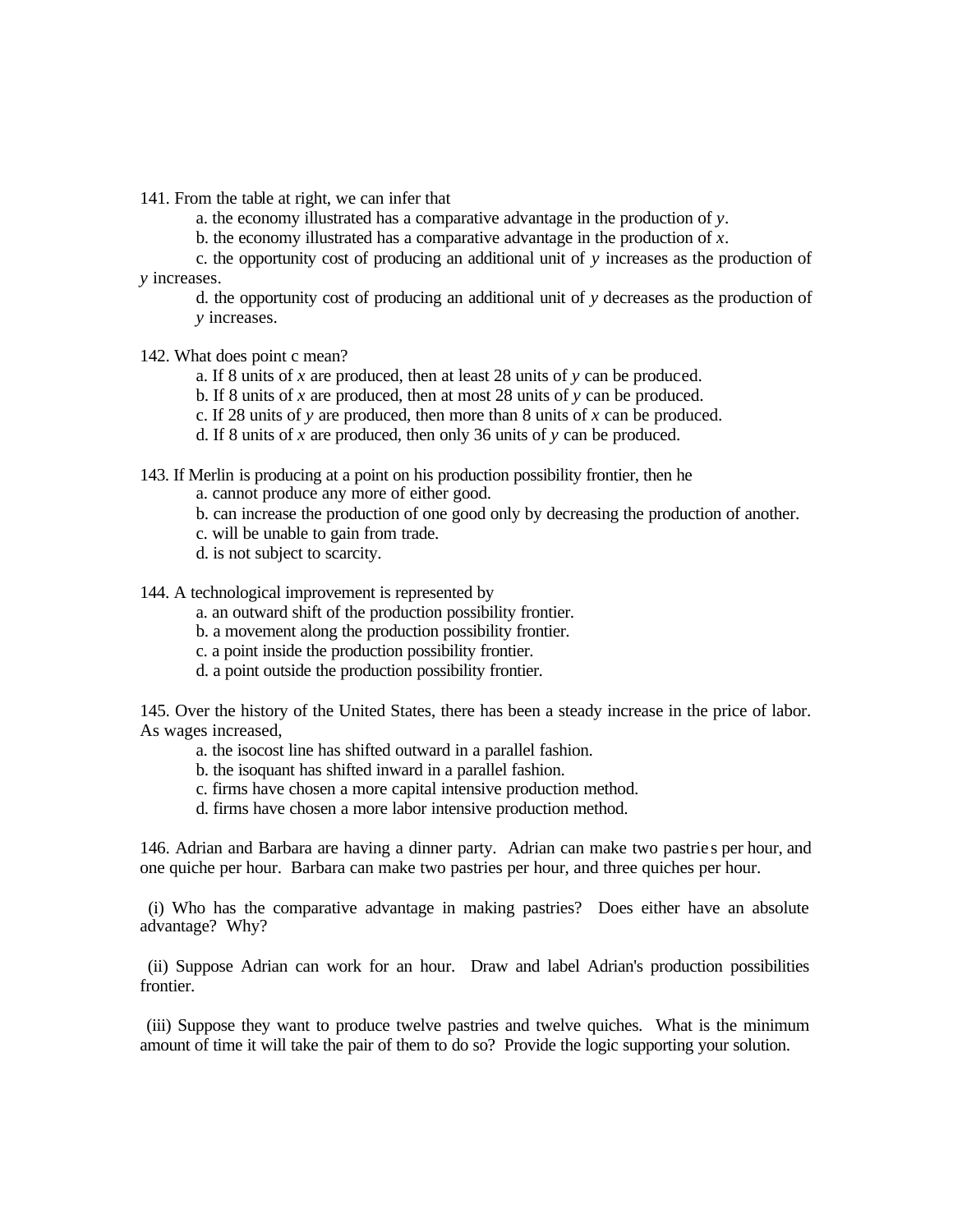- 147. A technological improvement is represented by
	- a. a movement along the production possibility frontier.
	- b. a point inside the production possibility frontier.
	- c. an outward shift of the production possibility frontier.
	- d. a point outside the production possibility frontier.
- 148. If Sarah is producing at a point on her production possibility frontier, then
	- a. she can increase production of one good only by decreasing production of another.
	- b. she is unable to gain from trade.
	- c. her marginal cost is constant.
	- d. her opportunity cost is one.

#### 149. An earthquake, which destroys houses and factories, is represented by

- a. a movement along the production possibility frontier.
- b. a point inside the production possibility frontier.
- c. an inward shift of the production possibility frontier.
- d. an outward shift of the production possibility frontier.

| <b>Drills</b><br><b>Suits</b> | $\Omega$<br>10       | 5 <sup>5</sup><br>8 | <b>Bob</b><br>10<br>6 | 15<br>$\overline{4}$ | 20<br>$\overline{2}$ | 25<br>$\overline{0}$ |
|-------------------------------|----------------------|---------------------|-----------------------|----------------------|----------------------|----------------------|
| <b>Drills</b><br><b>Suits</b> | $\overline{0}$<br>10 | 10<br>8             | Ann<br>20<br>6        | 30<br>$\overline{4}$ | 40<br>$\overline{2}$ | 50<br>$\theta$       |

**6** Bob and Ann's PPF

150. Bob's opportunity cost of producing a suit is \_\_\_\_\_\_\_, while Ann's opportunity cost of producing a suit is .

a. 0.4, 0.2 b. 2, 2 c. 2½, 5 d.  $\frac{1}{2}$ ,  $\frac{1}{2}$ 

151. Which of the following is false?

- a. Bob's production possibilities frontier is a straight line.
- b. Ann has an increasing opportunity cost of production of drills.
- c. Ann's production possibilities frontier is a straight line.
- d. Bob has a constant opportunity cost of producing suits.

152. has a comparative advantage in producing drills; has an absolute advantage. a. Ann, Bob

- b. Bob, Ann
- c. Ann, Ann
- d. Bob, Bob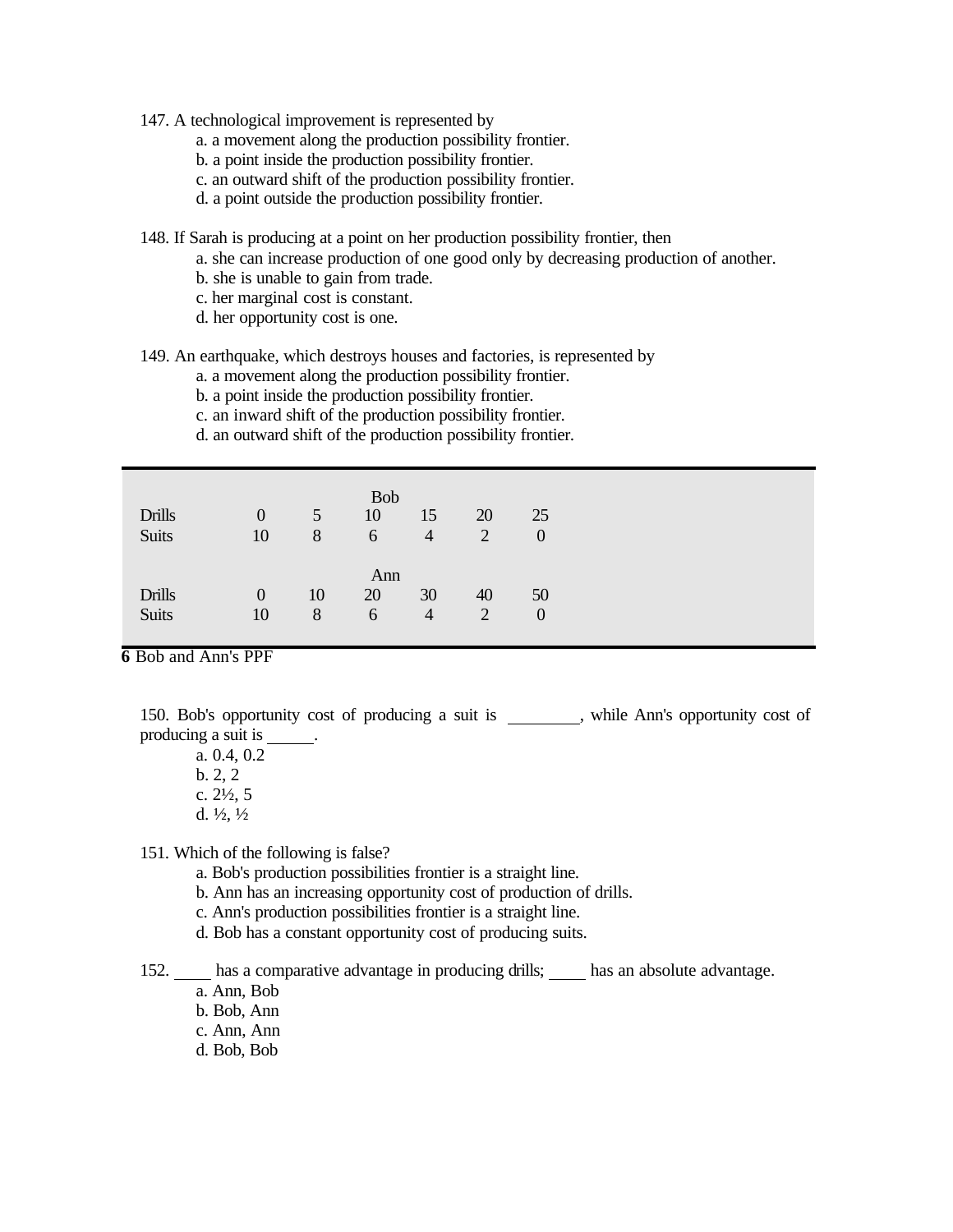153. Suppose Bob and Ann decide to produce 10 drills between them. The largest number of suits they can have is:

a. 20

b. 18

c. 16

d. It cannot be determined from Box 1.

154. Suppose Bob and Ann decide to produce 6 suits between them. The largest number of drills they can have is:

a. 75

b. 60

c. 45

d. It cannot be determined from Box 1.

155. Consider a point inside the production possibilities frontier. At this point

a. it is possible to have more of all goods.

b. to increase the amount of one good, it is necessary to decrease the amount of others.

c. there are gains from trade.

d. there are no gains from trade possible.

| Country A                  |               | Country $B$           |               |  |
|----------------------------|---------------|-----------------------|---------------|--|
| $\boldsymbol{\mathcal{X}}$ | $\mathcal{V}$ | $\boldsymbol{x}$      | $\mathcal{V}$ |  |
|                            | 8             |                       | 12            |  |
|                            | 6             |                       | Υ             |  |
|                            |               | $\mathcal{D}_{\cdot}$ | 6             |  |
| 3                          |               | 3                     | 3             |  |
|                            |               |                       |               |  |
|                            |               |                       |               |  |

**7** The Production Possibilities Frontier for Countries *A* and *B*

156. Refer to Table. For Country *A*, the opportunity cost of producing an additional unit of *x* is

a. 4 units of *y*.

b. 2 units of *y*.

c. 2/3 units of *y*.

d. 1 unit of *y*.

157. For Country *A*, the opportunity cost of producing an additional unit of *x* is

a. 4 units of *y*.

b. 2 units of *y*.

c. 2/3 units of *y*.

d. 1 unit of *y*.

158. Refer to Table. Suppose that countries *A* and *B* are to have 3 units of *x* total. What is the most *y* they can have between them?

a. 0 b. 22 c. 28 d. 40

159. Refer to Table. Which of the following is true?

a. The opportunity cost of producing more of good  $x$  is the same for both countries.

- b. The opportunity cost of producing more of good *y* is the same for both countries.
- c. The opportunity cost of producing more of good *x* is lower in country *A*.
- d. The opportunity cost of producing more of good *y* is lower in country *A*.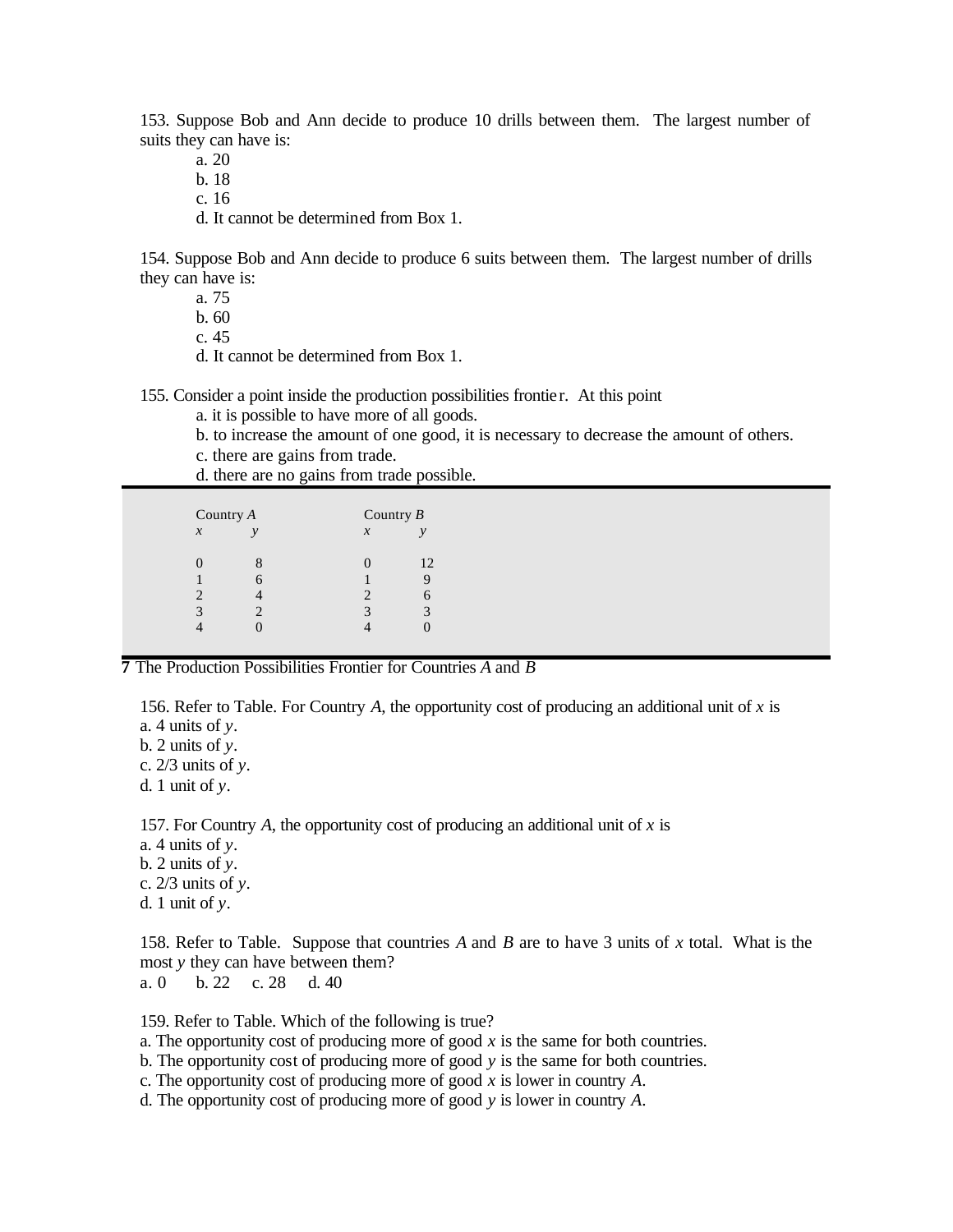160. Refer to Table. Which of the following is true?

a. The opportunity cost of producing more of good *x* is the same for both countries.

b. The opportunity cost of producing more of good *y* is the same for both countries.

c. The opportunity cost of producing more of good *x* is lower in country *A*.

d. The opportunity cost of producing more of good *y* is lower in country *A*.

161. Refer to Table. Suppose that countries *A* and *B* are to have 3 units of *x* total. What is the most *y* they can have between them? a. 11 b. 13 c. 0 d. 20

162. "No country can have a comparative advantage in the production of all goods." Why?

#### **Games**

163. Which statement is correct about equilibria in games?

- a. In a mixed strategy equilibrium, both players use the same strategy.
- b. A Nash equilibrium occurs when both players get the same payoff.
- c. There can never be more than one equilibrium.

d. In a mixed strategy equilibrium, the behavior of one player makes the other indifferent to the choice of action.

164. Coke and Pepsi can either advertise or not advertise. If neither advertises, they each earn \$4 (all amounts in billions). If one advertises and the other doesn't, the firm with advertising earns \$5, while the other earns \$1. If they both advertise, they both earn \$2. Formulate this as a game, and find the pure strategy equilibria. Why might the firms want to collude?

165. American Airlines matches competitor's fares. What is this strategy called? What incentive does it give to other airlines? What effect does this have on prices?

166. (essay, 6 lines maximum) Describe two strategies which will get your roommate cooperate in the vacuuming your apartment. What are their advantages and disadvantages?

Circle the pure strategy equilibria.

|      |       | Bob |            | 168. |      |       | Bob          |            |
|------|-------|-----|------------|------|------|-------|--------------|------------|
|      | Left  |     | Right      |      |      | Left  |              | Right      |
| Up   | (0,0) |     | (1,5)      |      | Up   | (1,1) |              | (2,2)      |
|      |       |     |            | Ann  |      |       |              |            |
| Down | (3,1) |     | (2,2)      |      |      |       |              | (1,1)      |
|      |       |     |            |      |      |       |              |            |
|      |       |     |            |      |      |       |              |            |
|      | Left  |     | Right      | 170. |      | Left  |              | Right      |
| Up   | (6,6) |     | (2,2)      |      | Up   | (5,2) |              | (6,1)      |
|      |       |     |            | Ann  |      |       |              |            |
| Down | (3,3) |     | (4,5)      |      | Down | (4,8) |              | (3,4)      |
|      |       |     | <b>Bob</b> |      |      |       | Down $(0,5)$ | <b>Bob</b> |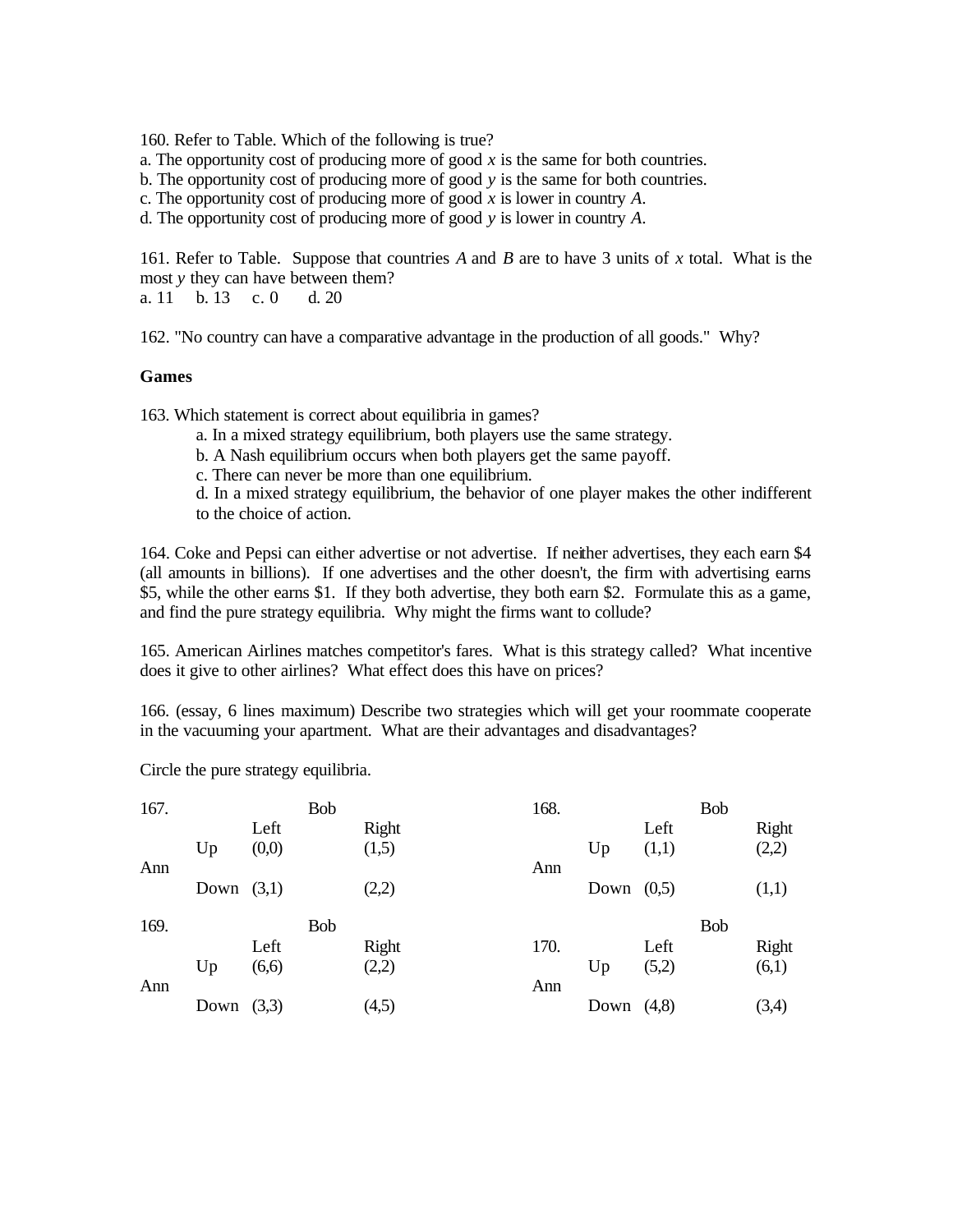| 171. |      |               | Bob        |                 |      |              |               | Bob        |                |
|------|------|---------------|------------|-----------------|------|--------------|---------------|------------|----------------|
|      | Up   | Left<br>(1,1) |            | Right<br>(3,6)  | 172. | Up           | Left<br>(1,1) |            | Right<br>(1,2) |
| Ann  | Down | (0, 8)        |            | (2,5)           | Ann  | Down $(3,3)$ |               |            | (0,2)          |
| 173. |      |               | Bob        |                 |      |              |               | <b>Bob</b> |                |
|      |      | Left          |            | Right           | 174. |              | Left          |            | Right          |
| Ann  | Up   | (3,0)         |            | (0,1)           | Ann  | Up           | (8,7)         |            | (4,6)          |
|      | Down | (2,3)         |            | (1,2)           |      | Down $(7,4)$ |               |            | (5,5)          |
| 175. |      |               | <b>Bob</b> |                 |      |              |               | <b>Bob</b> |                |
|      | Top  | Left<br>(5,6) |            | Right<br>(16,2) | 176. | Top          | Left<br>(8,8) |            | Right<br>(2,2) |
| Ann  | Down | (3,0)         |            | (15,10)         | Ann  | Down         | (6,5)         |            | (7,7)          |
|      |      |               |            |                 |      |              |               |            |                |
| 177. |      | Left          | <b>Bob</b> | Right           | 178. |              | Left          | <b>Bob</b> | Right          |
| Ann  | Top  | (8,2)         |            | (6,4)           | Ann  | Top          | (3,1)         |            | (0,2)          |
|      | Down | (6,6)         |            | (4,0)           |      | Down $(1,5)$ |               |            | (2,0)          |
| 179. |      |               | Bob        |                 | 180. |              |               | <b>Bob</b> |                |
|      | Up   | Left<br>(1,5) |            | Right<br>(6,0)  |      | Up           | Left<br>(2,6) |            | Right<br>(5,2) |
| Ann  |      |               |            |                 | Ann  |              |               |            |                |
|      | Down | (2,10)        |            | (1,4)           |      | Down $(4,8)$ |               |            | (1,1)          |

# Compute the mixed strategy equilibria

| 181. |      |       | <b>Bob</b> |       | 182. |              |       | Bob        |        |
|------|------|-------|------------|-------|------|--------------|-------|------------|--------|
|      |      | Left  |            | Right |      |              | Left  |            | Right  |
|      | Up   | (2,4) |            | (2,7) |      | Up           | (1,1) |            | (3,0)  |
| Ann  |      |       |            |       | Ann  |              |       |            |        |
|      | Down | (0,4) |            | (5,0) |      | Down $(0,3)$ |       |            | (4,4)  |
|      |      |       |            |       |      |              |       |            |        |
| 183. |      |       | <b>Bob</b> |       | 184. |              |       | <b>Bob</b> |        |
|      |      | Left  |            | Right |      |              | Left  |            | Right  |
|      | Up   | (6,4) |            | (6,2) |      | Up           | (8,6) |            | (0,0)  |
| Ann  |      |       |            |       | Ann  |              |       |            |        |
|      | Down | (8,2) |            | (4,4) |      | Down         | (4,2) |            | (6, 8) |

# 185. A trigger strategy is

a. an explicit threat to revert to competitive pricing if another firm deviates.

b. an implicit threat to revert to monopoly pricing if another firm deviates.

c. an implicit threat to revert to competitive pricing if another firm deviates.

d. an explicit threat to revert to monopoly pricing if another firm deviates.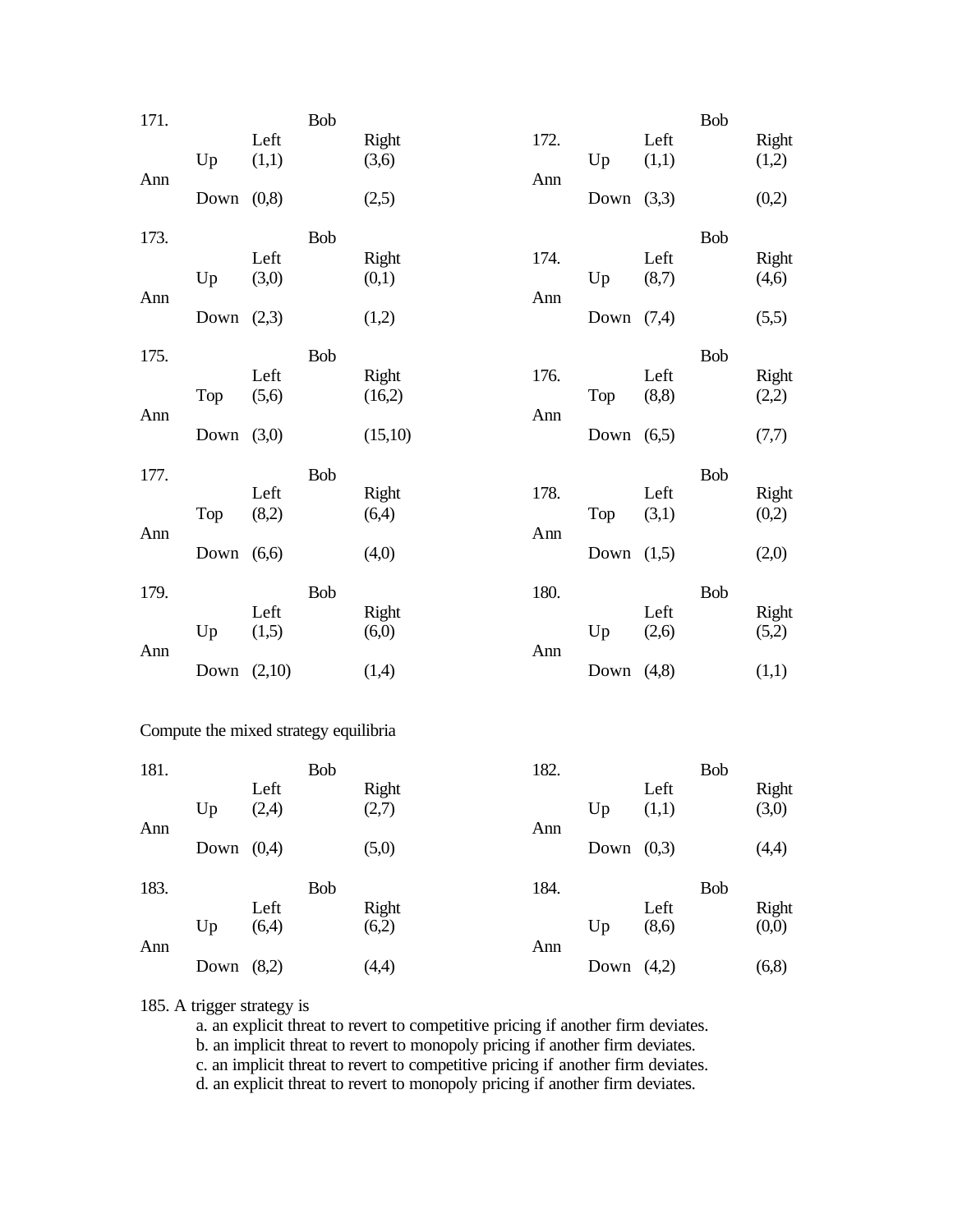186. Implicit collusion refers to

a. maintaining low prices by the threat of entry.

b. maintaining high prices by the threat of a reversion to competitive behavior in the future.

c. discussions of pricing policies by firm executives.

d. competitive prices arising in game theoretic models.

187. (Essay, 10 points) Armani must decide if it is going to make narrow or wide ties next year. At the same time, Ripov Enterprises, another tie manufacturer, must decide if it is going to make narrow or wide ties next year. If Armani makes a different style of tie than Ripov, Armani earns \$20 and Ripov earns nothing. If Armani makes the same style of tie as Ripov, both Armani and Ripov earn \$10.

(i) Fill in the game matrix with the appropriate payoffs.

Ripov Narrow Wide  $Narrow ( , )$  ( , ) Armani Wide  $( , )$   $( , )$ 

(ii) Find all equilibria to this game (both pure and mixed). How likely are they to produce the same style of tie?

## **Price Discrimination**

188. A price discriminating monopolist

- a. lowers price to all consumers.
- b. charges the same price to all consumers.
- c. raises price to all consumers.
- d. none of the above.

189. Monopolies price discriminate because

- a. fixed costs vary across consumers.
- b. variable costs vary across consumers.
- c. marginal costs vary across consumers.
- d. the elasticity of demand is different for different types of consumers.

190. A senior citizens' discount is offered because:

- a. no senior citizens will pay the monopoly price.
- b. senior citizens have more elastic demand than other consumers.
- c. senior citizens have the greatest demand.
- d. public relations.

# **Externalities**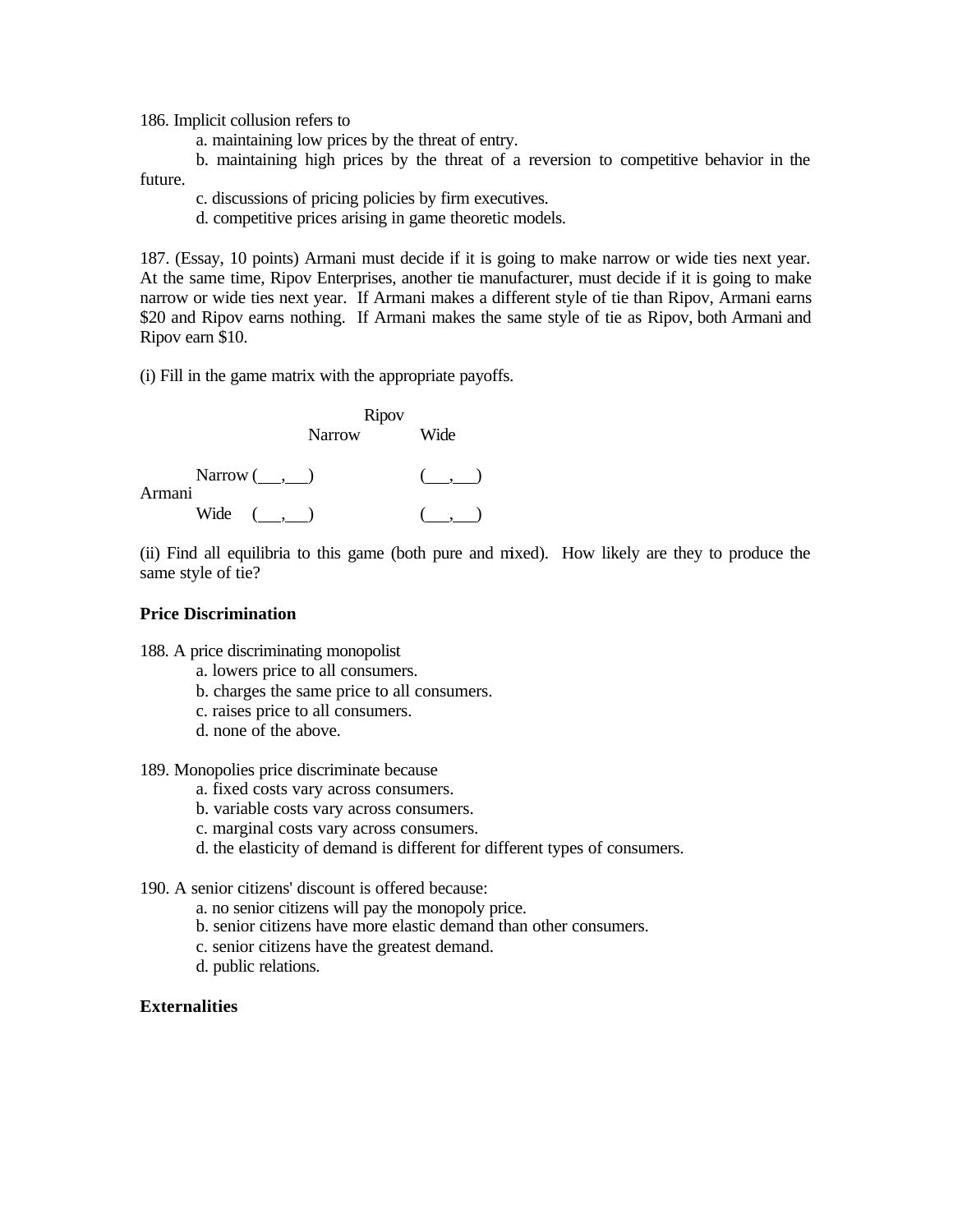- 191. Private goods are those for which consumption is
	- a. nonrivalrous.
	- b. rivalrous.
	- c. regulated.
	- d. unregulated.

192. Immunizations from communicable diseases generates

- a. positive externalities.
- b. negative externalities.
- c. market failures.
- d. the provision of public goods.
- 193. Positive externalities are
	- a. benefits received by those that do not pay the price of the product.
	- b. costs imposed on those who do not pay the price of the product.
	- c. benefits received by those who pay for the product.
	- d. costs imposed on those who pay for the product.

# 194. An example of a pure public good is

- a. a Ford truck.
- b. national defense.
- c. a loaf of bread.
- d. a home computer.

# 195. The efficient level of pollution in the environment is

- a. zero.
- b. zero if cleanup costs don't exceed the cost of polluting.
- c. the level at which the marginal cleanup cost equals the marginal benefit of cleanup.
- d. that which preserves all species for future generations.

196. (essay) You are more likely to contract polio from taking the polio vaccine than if you are not vaccinated. Can it be socially efficient to force people to take the vaccine, even when they are more likely to get polio? Why or why not?

# 197. Public goods are provided by the government since

a. free-rider problems result in less than optimal provision of public goods by private firms.

- b. people value public goods very highly.
- c. governments are more efficient than private firms at producing private goods.
- d. private firms will make positive economic profits.
- 198. An externality is
	- a. the cost or benefit that arises from a decision but is not borne by the decision maker.
	- b. the amount by which price exceeds marginal cost.
	- c. the effect of government regulation on market prices.
	- d. someone who consumes a good without paying for it.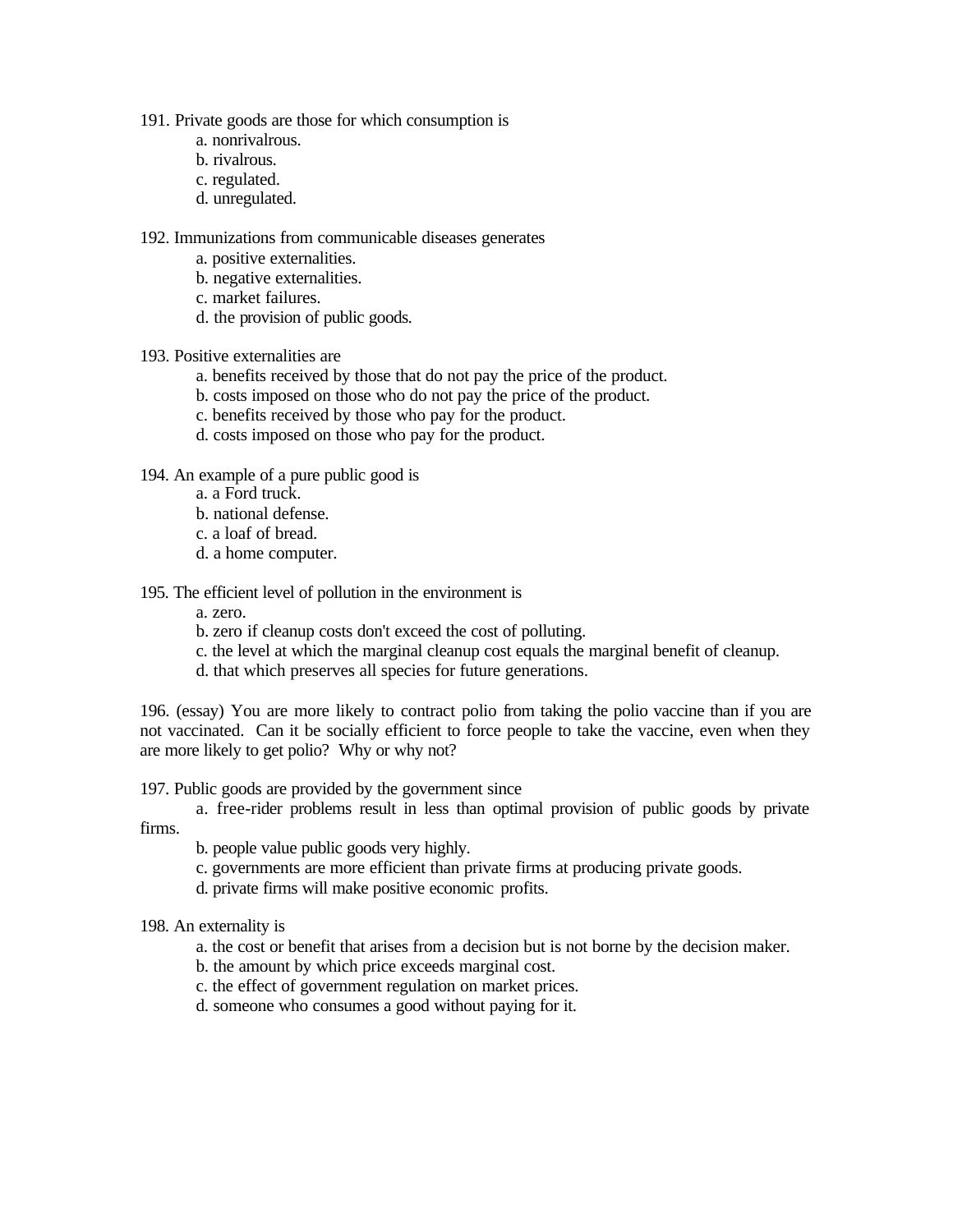- 199. The social benefit from a good with an externality is obtained by
	- a. summing the private benefit and the external benefit vertically.
	- b. summing the private benefit and the social cost horizontally.
	- c. summing the private benefit and the external benefit horizontally.
	- d. summing the private benefit and the social cost vertically.
- 200. Which of the following goods most exhibits *nonexcludability*?
	- a. national defense.
	- b. rides on the space shuttle.
	- c. a cheeseburger.
	- d. a national park.
- 201. Which of the following best illustrates the concept of an external cost?
	- a. An increase in wheat production causes the price of wheat to increase.
	- b. Radioactive waste in Columbia, South Carolina contaminates nearby lands.
	- c. a drought in Canada increases the profits of U.S. wheat producers.
	- d. Nonsmokers are denied access to handicapped parking spaces.
- 202. Your roommates never seems to vacuum. This is an example of
	- a. externalities.
	- b. public goods.
	- c. property rights.
	- d. the free-rider problem.

| 203. With a positive externality, marginal social | marginal private |
|---------------------------------------------------|------------------|
| a. benefit; is less than; benefit.                |                  |

- 
- b. cost; exceeds; cost.
- c. benefit; exceeds; benefit.
- d. cost; is less than; cost.

204. Suppose a good has a negative externality. Then the social cost the the .

- a. is less than; private cost.
- b. exceeds; private benefit.
- c. exceeds; private cost.
- d. is less than; private benefit.

## 205. Refer to table. Which of the following is correct?

- a. There are negative externalities in this market.
- b. There are no externalities in this market.
- c. There are positive externalities in this market.

d. It is not possible to tell from the information provided whether there are externalities in

| this market. |
|--------------|
|              |

|   | Marginal<br>Output Private<br>Benefit | Marginal<br>Private<br>Cost | Marginal<br>Social<br>Benefit |
|---|---------------------------------------|-----------------------------|-------------------------------|
| 0 | 80                                    | 9                           | 90                            |
|   | 70                                    | 19                          | 80                            |
| 2 | 60                                    | 29                          | 70                            |
| 3 | 50                                    | 39                          | 60                            |
| 4 | 40                                    | 49                          | 50                            |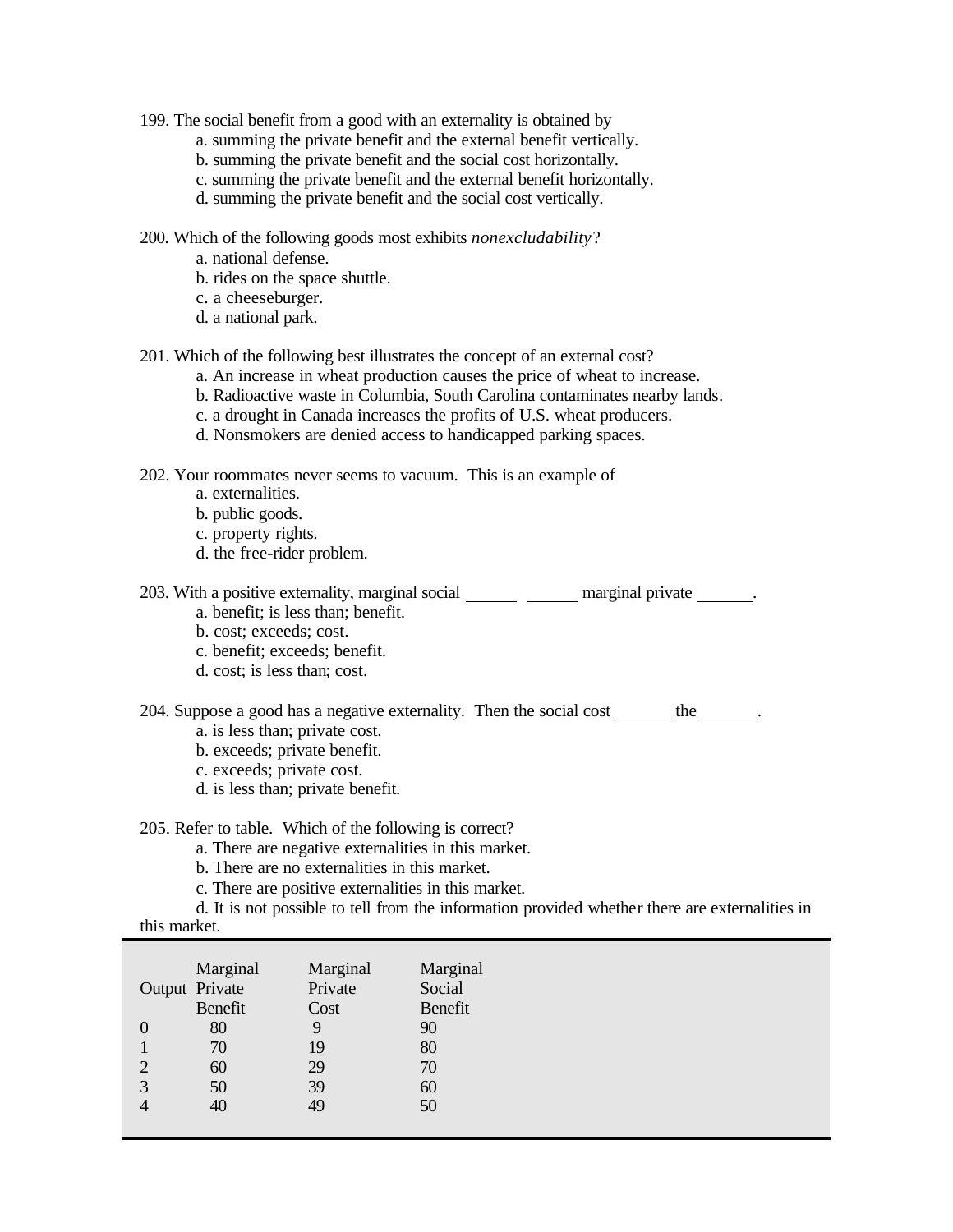6 20 69 30

**8** The marginal private and social benefits and marginal private costs for the consumption of chemical fertilizer.

206. Given the data in Table, if the market is competitive, the output will be a. 1 b. 2 c. 3 d. 4

- 207. Given the data in Table, a monopoly would produce units of output. a. 1 b. 2 c. 3 d. 4
- 208. Given the data in Table, the socially efficient level of output is  $a, 1, b, 2, c, 3, d, 4$ a. 1 b. 2 c. 3 d. 4

209. Given the data in Table, at the competitive quantity,

- a. resource allocation is inefficient.
- b. too many units of fertilizer are produced.
- c. resource allocation is efficient.
- d. consumers pay too low a price for fertilizer.

210. Given the data in Table, if the supply of fertilizer is competitive, then a subsidy of would lead to efficient production.

a. \$10 b. \$5 c. -\$5 d. -\$10

211. Student tuition pays less than 25% of the cost of the University of Texas. Discuss (i) why the taxpayers of Texas might want to subsidize a UT education? (ii) Why does the legislature set higher tuition for out of state students?

## **More on Elasticities**

212. An increase in income will

- a. increase the demand for turnips if turnips are inferior goods.
- b. increase the demand for turnips if turnips are normal goods.
- c. increase the supply of turnips.
- d. decrease the supply of turnips.

213. If the production of good *a* is a by-product of the production of good *b*, then an increase in the price of *a* will cause

- a. an increase in the supply of *a*.
- b. a decrease in the supply of *a*.
- c. an increase in the supply of *b*.
- d. a decrease in the supply of *b*.

214. If a large percentage drop in the price level causes a small percentage increase in the quantity demanded,

- a. demand is inelastic.
- b. demand is elastic.
- c. demand is unit elastic.
- d. the price elasticity of demand is close to infinity.